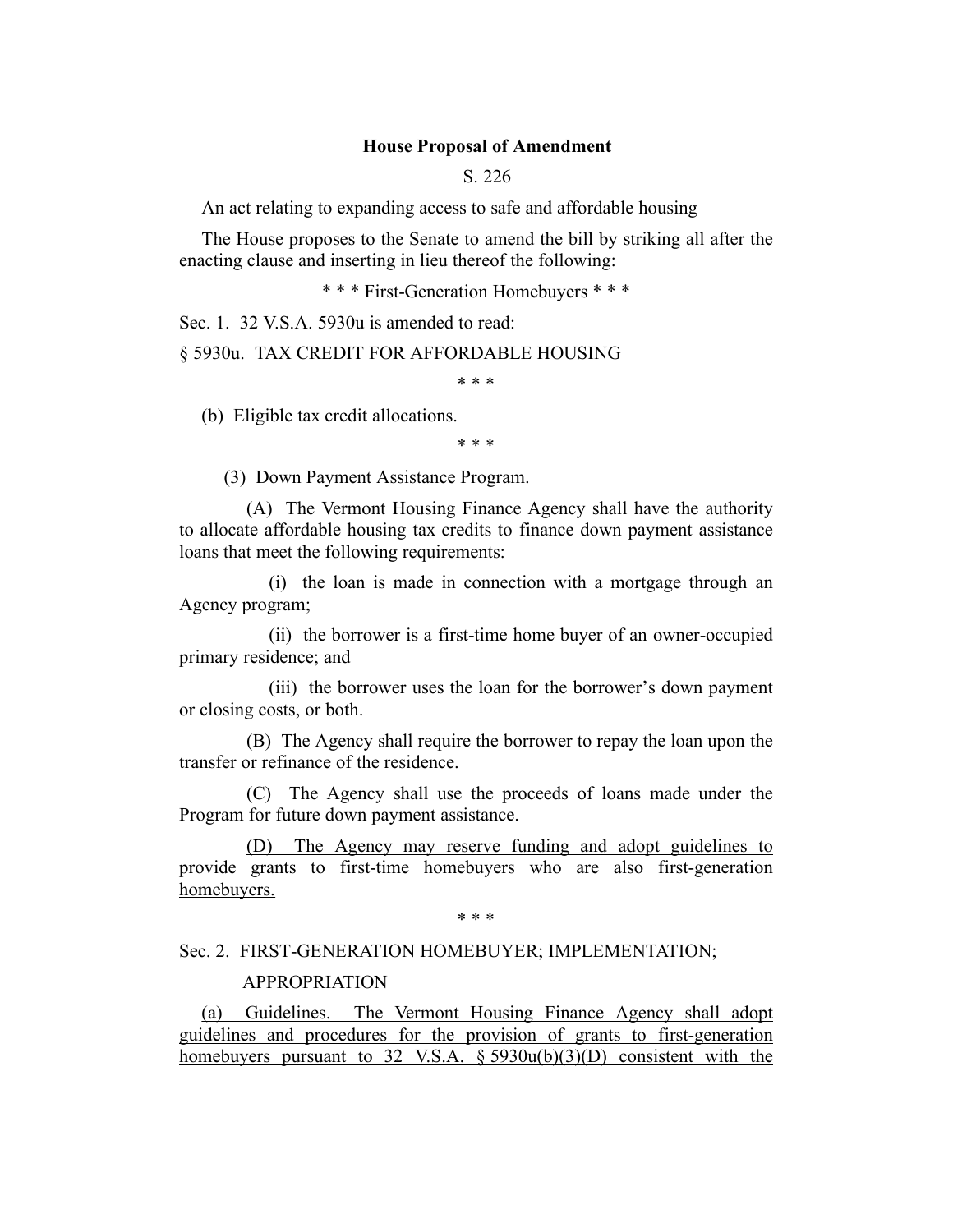criteria of the Down Payment Assistance Program implemented pursuant to 32 V.S.A. § 5930u(b)(3) and with this section.

(b) As used in this section and 32 V.S.A.  $\S$  5930u(b)(3)(D), a "firstgeneration homebuyer" means an applicant who self-attests that the applicant is an individual:

(1)(A) whose parents or legal guardians do not have any present residential ownership interest in any State; and

(B) whose spouse, or domestic partner, and each member of whose household has not, during the three-year period ending upon acquisition of the eligible home to be acquired, had any present ownership interest in a principal residence in any State; or

(2) is an individual who has at any time been placed in foster care.

(c) Outreach. Recognizing that Black, Indigenous, and Persons of Color have historically not had access to capital for homeownership purchases and have been systemically discriminated against in the housing market, the Agency shall work with Vermont chapters of the NAACP, AALV, and USCRI; the Executive Director of Racial Equity; the Vermont Commission on Native American Affairs; and local racial justice organizations to develop a plan of active outreach and implementation to ensure that down payment assistance opportunities are effectively communicated, and that funds are equitably available, to communities of Vermonters who have historically suffered housing discrimination.

(d) Of the amounts appropriated to the Department of Housing and Community Development in 2021 Acts and Resolves No. 74, the Department shall transfer \$1,000,000.00 to the Vermont Housing Finance Agency to provide grants pursuant to 32 V.S.A.  $\S$  5930u(b)(3)(D) and for the costs of administration and outreach pursuant to this section.

\* \* \* Manufactured Home Relocation Incentives \* \* \*

Sec. 3. MANUFACTURED HOME IMPROVEMENT AND

# REPLACEMENT PROGRAM

Of the amounts available from federal COVID-19 relief funds, the following amounts are appropriated to the Department of Housing and Community Development for the purposes specified:

(1) \$2,500,000.00 for manufactured home community small-scale capital grants, through which the Department may award not more than \$20,000.00 for owners of manufactured housing communities to complete small-scale capital needs to help infill vacant lots with homes, which may include projects such as disposal of abandoned homes, lot grading/preparation, site electrical box issues/upgrades, E911 safety issues, legal fees, transporting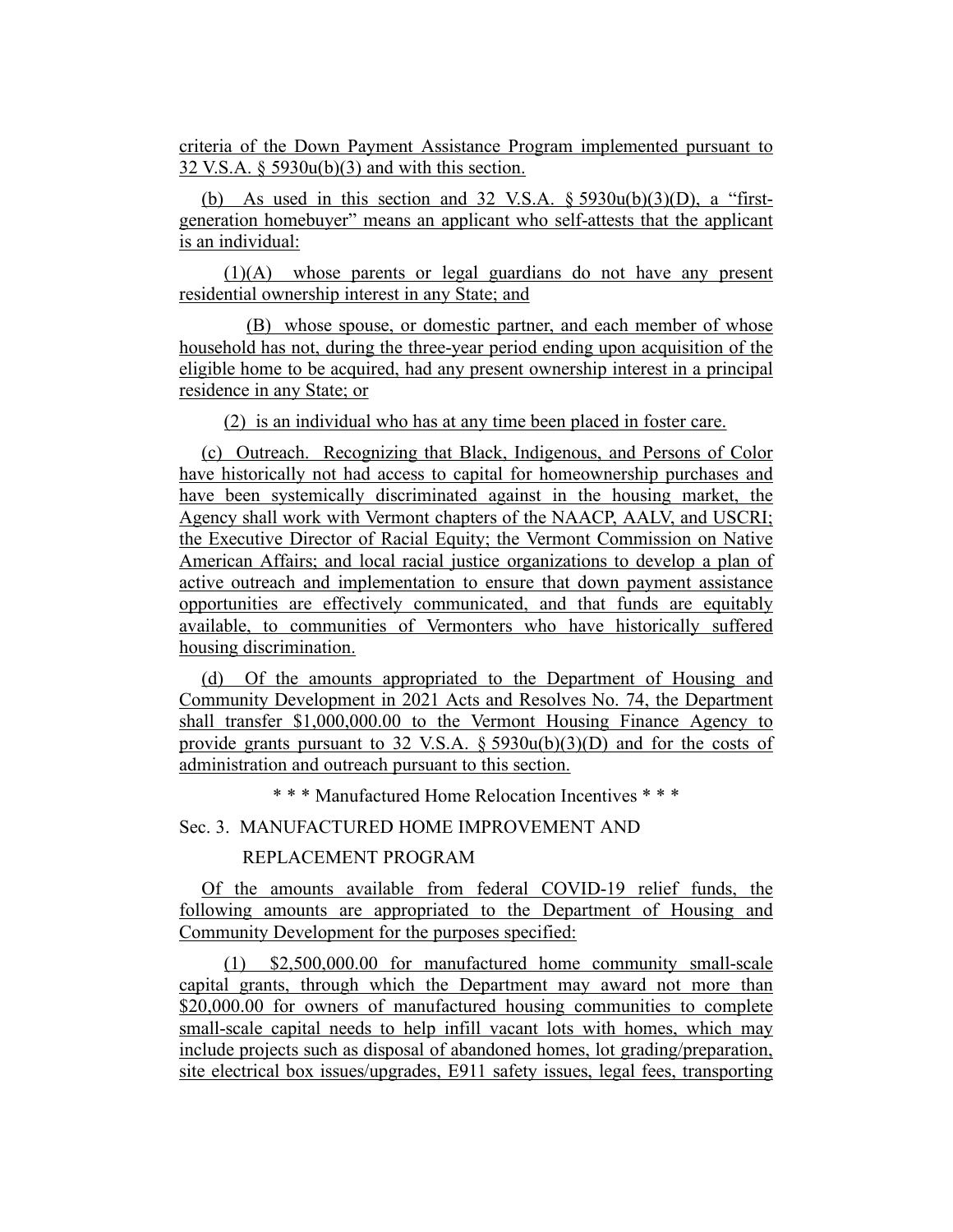homes out of flood zones, individual septic system, and marketing to help make it easier for home-seekers to find vacant lots around the State.

(2) \$750,000.00 for manufactured home repair grants, through which the Department may award funding for minor rehab or accessibility projects, coordinated as possible with existing programs, for between 250 and 400 existing homes where the home is otherwise in good condition or in situations where the owner is unable to replace the home and the repair will keep them housed.

(3) \$750,000.00 for new manufactured home foundation grants, through which the Department may award not more than \$15,000.00 per grant for a homeowner to pay for a foundation or HUD-approved slab, site preparation, skirting, tie-downs, and utility connections on vacant lots within manufactured home communities.

\* \* \* New Approaches to Creating Housing \* \* \*

# Sec. 4. COMMUNITY PARTNERSHIP FOR NEIGHBORHOOD

# DEVELOPMENT

(a) The Department of Housing and Community Development shall lead a Community Partnership for Neighborhood Development Program, which shall be a collaborative among municipalities, nonprofit and for-profit developers, State agencies, employers, and other relevant stakeholders to develop a pilot neighborhood and demonstrate how new partnership models for targeted and coordinated investments can support the development of at least 300 homes in inclusive, smart growth neighborhoods.

(b) The Program shall be steered by a Housing Equity Council with representatives from the Vermont Department of Housing Community Development, the Vermont Housing Finance Agency, the Agency of Natural Resources, the Agency of Transportation, the Department of Public Service, the Vermont Bond Bank, the Vermont Economic Development Authority, the Vermont Housing and Conservation Board, the Vermont Association of Planning and Development Agencies, the Vermont League of Cities and Towns, and the Vermont Regional Development Corporations.

(c) The Council shall consider and recommend to the Department of Housing and Community Development at least three a pilot neighborhood development project in three separate regional planning commission regions using a competitive process to select municipalities a municipality able to demonstrate need, collaboration, preliminary planning, bylaw modernization, and budgetary commitments to support smart growth and housing development in a location within or up to one quarter of a mile from a neighborhood planning area, as defined in 24 V.S.A. § 2791, or a location that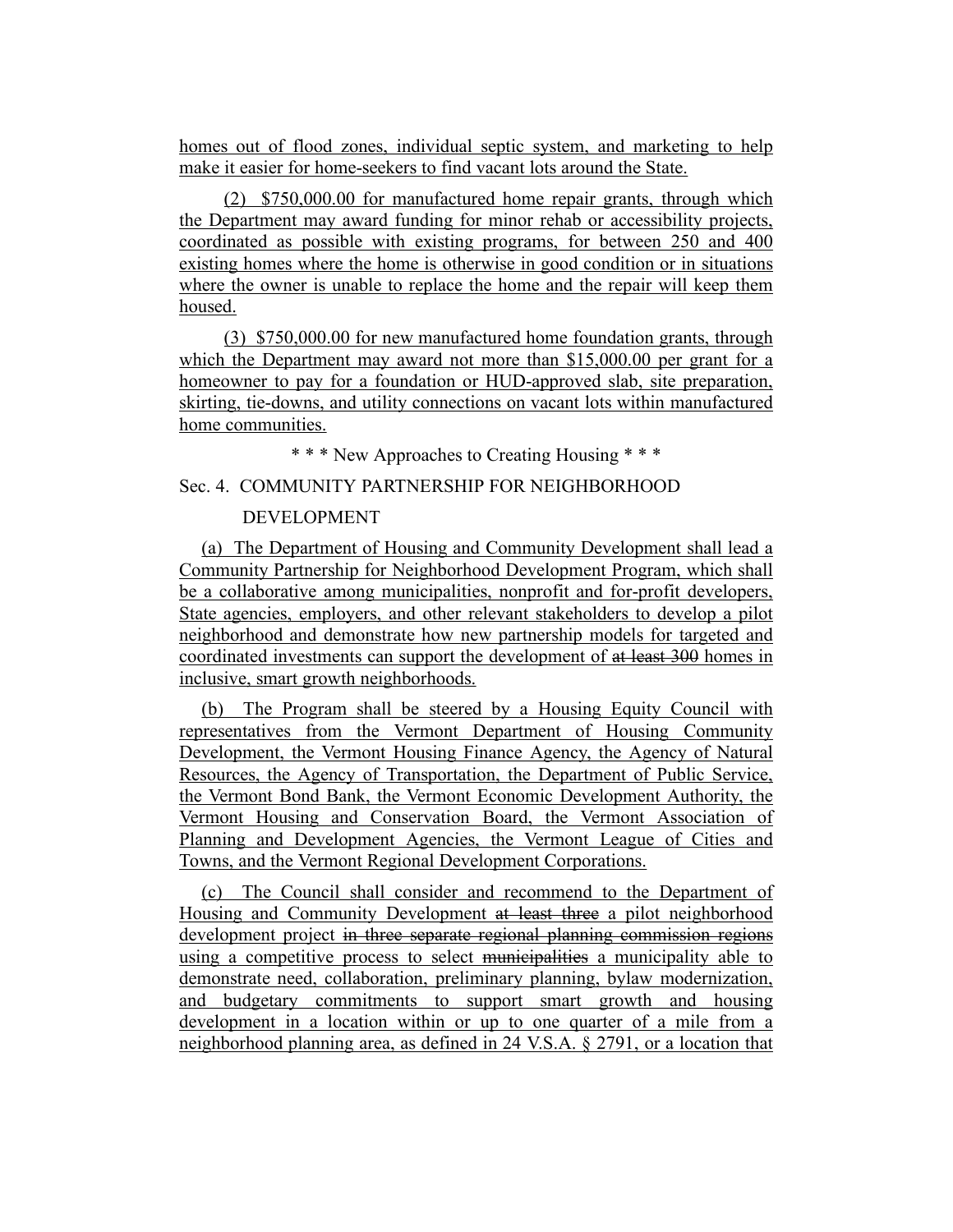otherwise represent a logical extension of an existing compact settlement pattern that is consistent with smart-growth principles.

(d) Through the Program, the Department and the Council shall coordinate with the pilot municipality through 2026 on the strategic use of public resources to create a development-ready framework for new and infill neighborhood development and construction-ready building lots through the integrated coordination of the following:

(1) State, regional, and municipal planning;

(2) State and municipal regulation;

(3) land acquisition and land banking;

(4) physical improvement planning, design, and scoping;

(5) capital investment in infrastructure;

(6) financing and funding, including funding from the American Rescue Plan Act and Infrastructure Investment and Jobs Act;

(7) lot and building development by private and nonprofit developers; and

(8) the sale or leasing of homes.

(e) The Department and the Council shall seek to achieve the following goals through the Program:

(1) The development of a neighborhood that:

(A) is compact and human-scaled, with a density of at least eight dwelling units per acre, including modestly sized dwellings on small lots;

(B) is characteristic of Vermont's smart growth principles, as provided in 24 V.S.A. § 2791;

(C) is located in proximity to existing residential, employment, and civic uses;

(D) provides for a mix of housing types, styles, tenure, and sizes to accommodate diverse households of varying composition, age, and income, including not less than 25 percent of the units with perpetual affordability and 35 percent of the homes affordable at 80 percent of the area median income;

(E) provides for a mix of transportation modes with interconnected streets and sidewalks; and

(F) is designed in a manner that enhances historic resources, climate readiness, energy efficiency, environmental quality, resident health, and overall livability.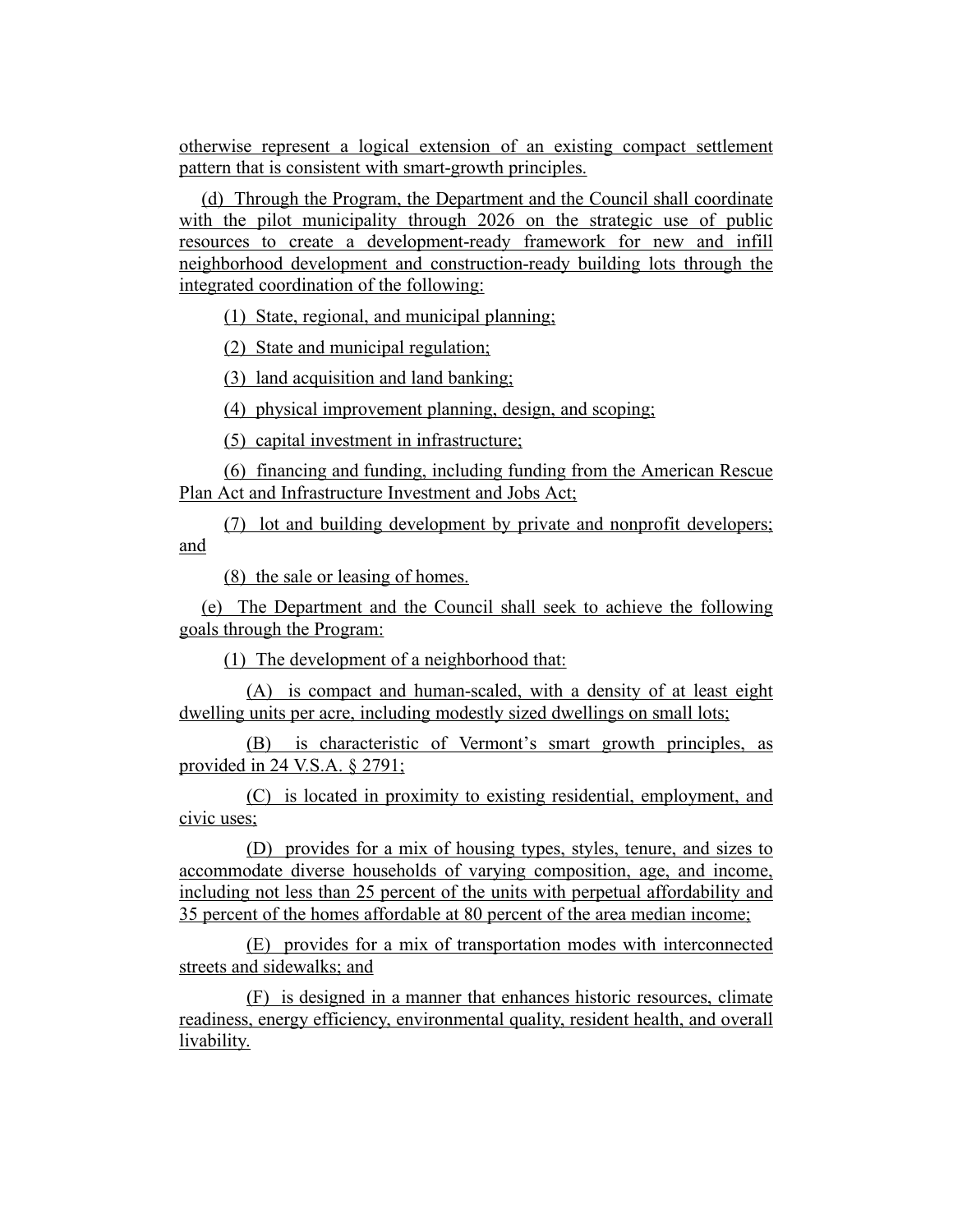(2) A successful model for the acquisition or banking of developable- or development-ready land for new neighborhood development or infill development within an existing, developed neighborhood.

(3) A successful model for the integration of planning and implementation for water, sewer, and other public utilities and services with land use planning and transportation investments in new or upgraded streets.

(f) \$1,000,000.00 is appropriated from the American Recue Plan Act (ARPA) recovery funds to the Department of Housing and Community Development for predevelopment grants that implement this section, which may fund municipal planning, site control, land acquisition, design, scoping, and surveying for the development of a pilot neighborhood.

(g) Of the amounts appropriated in this section, the Department may reserve not more than \$100,000.00 for related administrative expenses through fiscal year 2026.

(h) The Agency of Natural Resources and the Agency of Transportation shall report back to the General Assembly on or before December 15, 2024 on financial contributions the agencies can make to the Program's pilot neighborhood.

(i) The Department of Housing and Community Development shall report back to the General Assembly on the results of the Program on or before December 15, 2026.

\* \* \* Downtown and Village Center Tax Credit Program \* \* \*

Sec. 5. 32 V.S.A. § 5930aa is amended to read:

## § 5930aa. DEFINITIONS

As used in this subchapter:

(1) "Qualified applicant" means an owner or lessee of a qualified building involving a qualified project, but does not include a State or federal agency or a political subdivision of either; or an instrumentality of the United States.

(2) "Qualified building" means a building built at least 30 years before the date of application, located within a designated downtown or, village center, or neighborhood development area, which, upon completion of the project supported by the tax credit, will be an income-producing building not used solely as a single-family residence. Churches and other buildings owned by religious organization may be qualified buildings, but in no event shall tax credits be used for religious worship.

(3) "Qualified code improvement project" means a project: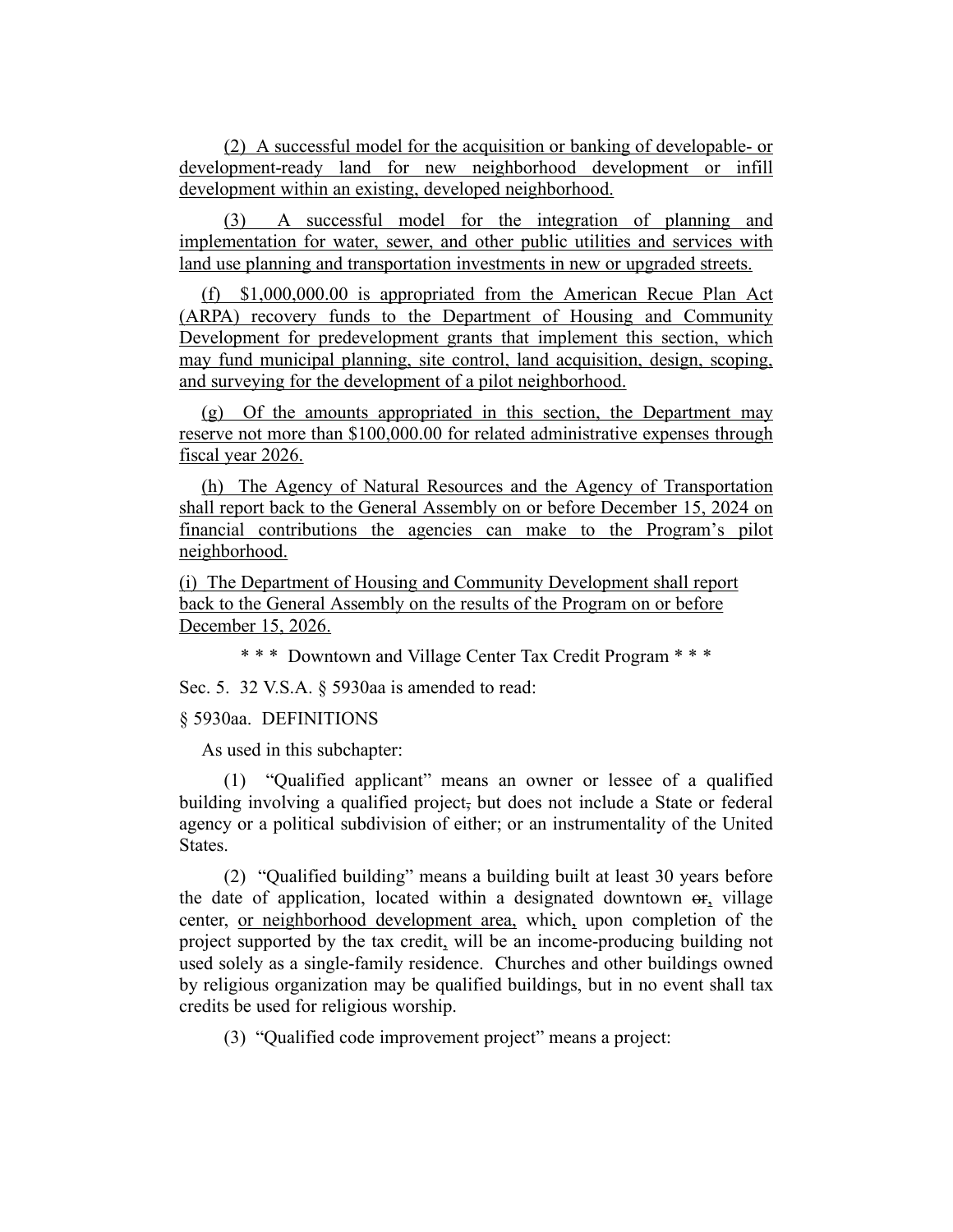(A) to install or improve platform lifts suitable for transporting personal mobility devices, limited use or limited application elevators, elevators, sprinkler systems, and capital improvements in a qualified building, and the installations or improvements are required to bring the building into compliance with the statutory requirements and rules regarding fire prevention, life safety, and electrical, plumbing, and accessibility codes as determined by the Department of Public Safety;

(B) to abate lead paint conditions or other substances hazardous to human health or safety in a qualified building; or

(C) to redevelop a contaminated property in a designated downtown or, village center, or neighborhood development area under a plan approved by the Secretary of Natural Resources pursuant to 10 V.S.A. § 6615a.

(4) "Qualified expenditures" means construction-related expenses of the taxpayer directly related to the project for which the tax credit is sought but excluding any expenses related to a private residence.

(5) "Qualified façade improvement project" means the rehabilitation of the façade of a qualified building that contributes to the integrity of the designated downtown or, designated village center, or neighborhood development area. Façade improvements to qualified buildings listed, or eligible for listing, in the State or National Register of Historic Places must be consistent with Secretary of the Interior Standards, as determined by the Vermont Division for Historic Preservation.

(6) "Qualified Flood Mitigation Project" means any combination of structural and nonstructural changes to a building located within the flood hazard area as mapped by the Federal Emergency Management Agency that reduces or eliminates flood damage to the building or its contents. The project shall comply with the municipality's adopted flood hazard bylaw, if applicable, and a certificate of completion shall be submitted by a registered engineer, architect, qualified contractor, or qualified local official to the State Board. Improvements to qualified buildings listed, or eligible for listing, in the State or National Register of Historic Places shall be consistent with Secretary of the Interior's Standards for Rehabilitation, as determined by the Vermont Division for Historic Preservation.

(7) "Qualified historic rehabilitation project" means an historic rehabilitation project that has received federal certification for the rehabilitation project.

 $(7)(8)$  "Qualified project" means a qualified code improvement, qualified façade improvement, or qualified historic rehabilitation project as defined by this subchapter.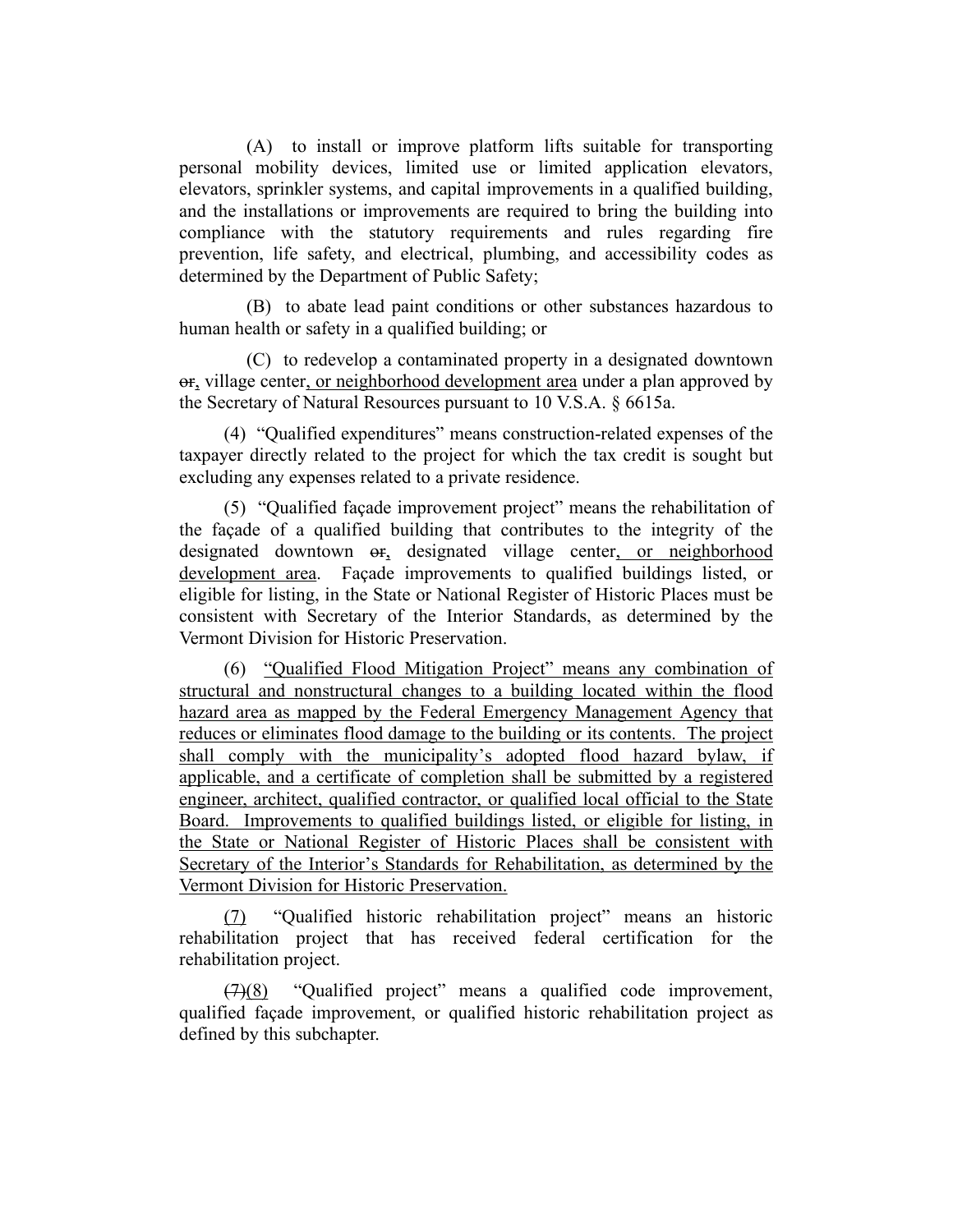(8)(9) "State Board" means the Vermont Downtown Development Board established pursuant to 24 V.S.A. chapter 76A.

Sec. 6. 32 V.S.A. § 5930bb is amended to read:

§ 5930bb. ELIGIBILITY AND ADMINISTRATION

\* \* \*

(e) Availability of Neighborhood Development Area tax credits. Beginning on July 1, 2025, under this subchapter no new tax credit may be allocated by the State Board to a qualified building located in a neighborhood development area unless specific funds have been appropriated for that purpose.

Sec. 7. 24 V.S.A. § 2793a is amended to read:

§ 2793a. DESIGNATION OF VILLAGE CENTERS BY STATE BOARD

\* \* \*

(c) A village center designated by the State Board pursuant to subsection (a) of this section is eligible for the following development incentives and benefits:

\* \* \*

(4) The following State tax credits for projects located in a designated village center:

(A) A State historic rehabilitation tax credit of ten percent under 32 V.S.A. § 5930cc(a) that meets the requirements for the federal rehabilitation tax credit.

(B) A State façade improvement tax credit of 25 percent under 32 V.S.A. § 5930cc(b).

(C) A State code improvement tax credit of 50 percent under 32 V.S.A. § 5930cc(c) The Downtown and Village Center Tax Credit Program described in 32 V.S.A. § 5930aa et seq.

\* \* \*

Sec. 8. 24 V.S.A. § 2793e is amended to read:

§ 2793e. NEIGHBORHOOD PLANNING AREAS; DESIGNATION OF

## NEIGHBORHOOD DEVELOPMENT AREAS

\* \* \*

(f) Neighborhood development area incentives for developers. Once a municipality has a designated neighborhood development area or has a Vermont neighborhood designation pursuant to section 2793d of this title, any proposed development within that area shall be eligible for each of the benefits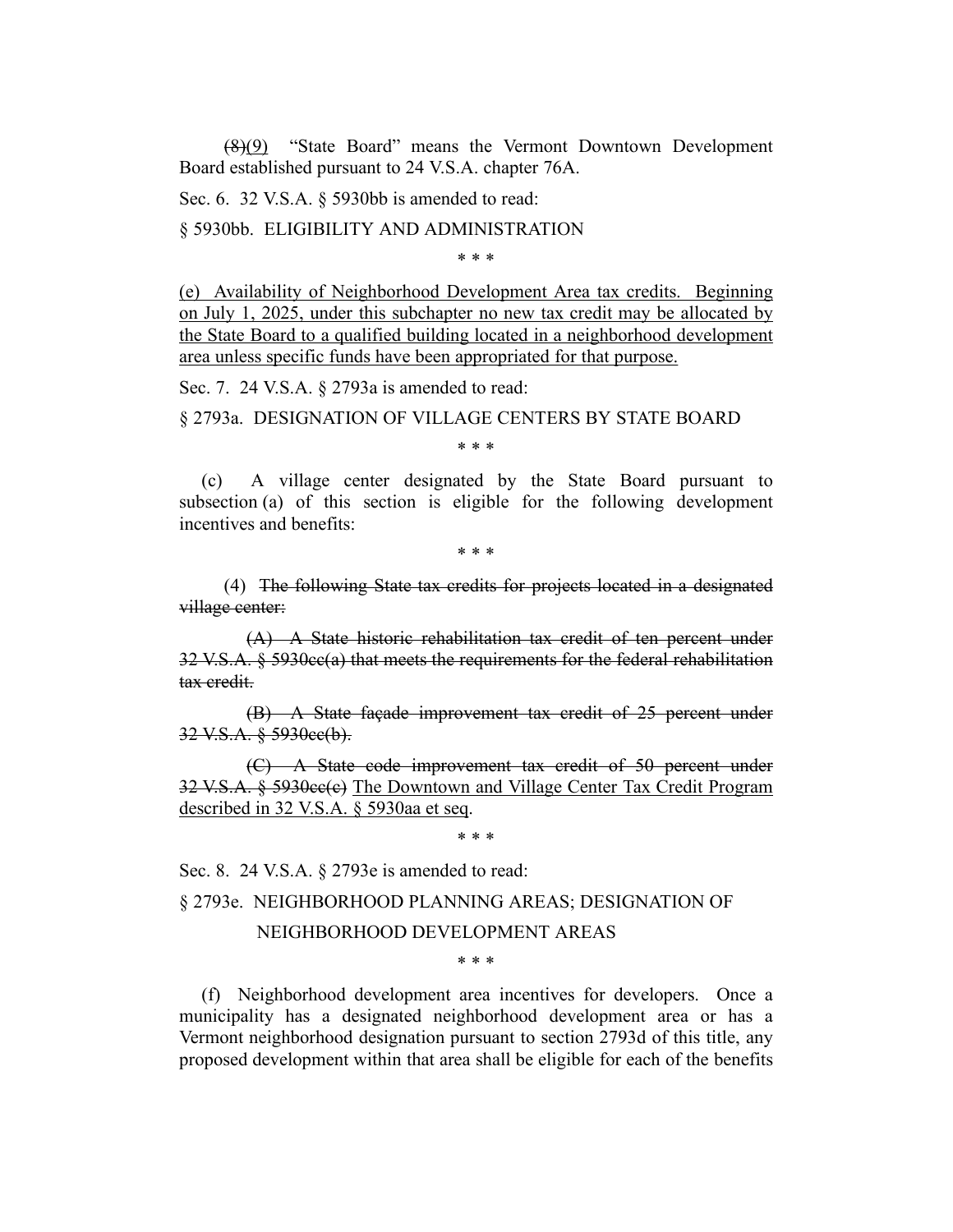listed in this subsection. These benefits shall accrue upon approval by the district coordinator, who shall review the density requirements set forth in subdivision (c)(7) of this section to determine benefit eligibility and issue a jurisdictional opinion under 10 V.S.A. chapter 151 on whether the density requirements are met. These benefits are:

(1) The the application fee limit for wastewater applications stated in 3 V.S.A.  $\S 2822(i)(4)(D)$ .;

(2) The the application fee reduction for residential development stated in 10 V.S.A.  $\S$  6083a(d).;

(3) The the exclusion from the land gains tax provided by 32 V.S.A.  $§ 10002(p); and$ 

(4) eligibility for the Downtown and Village Center Tax Credit Program described in 32 V.S.A. § 5930aa et seq.

\* \* \*

Sec. 9. 24 V.S.A. § 2794 is amended to read:

## § 2794. INCENTIVES FOR PROGRAM DESIGNEES

(a) Upon designation by the Vermont Downtown Development Board under section 2793 of this title, a downtown development district and projects in a downtown development district shall be eligible for the following:

(1) Priority consideration by any agency of the State administering any State or federal assistance program providing funding or other aid to a municipal downtown area with consideration given to such factors as the costs and benefits provided and the immediacy of those benefits, provided the project is eligible for the assistance program.

(2) The following State tax credits:

(A) A State historic rehabilitation tax credit of 10 percent under  $32 \text{ V.S.A. }$  §  $5930 \text{e}$  $\epsilon$ (a) that meets the requirements for the federal rehabilitation tax credit.

(B) A State façade improvement tax credit of 25 percent under 32 V.S.A. § 5930cc(b).

(C) A State code improvement tax credit of 50 percent under 32 V.S.A. § 5930ce(e) The Downtown and Village Center Tax Credit Program described in 32 V.S.A. § 5930aa et seq.

\* \* \*

Sec. 10. 32 V.S.A. § 5930cc is amended to read:

§ 5930cc. DOWNTOWN AND VILLAGE CENTER PROGRAM TAX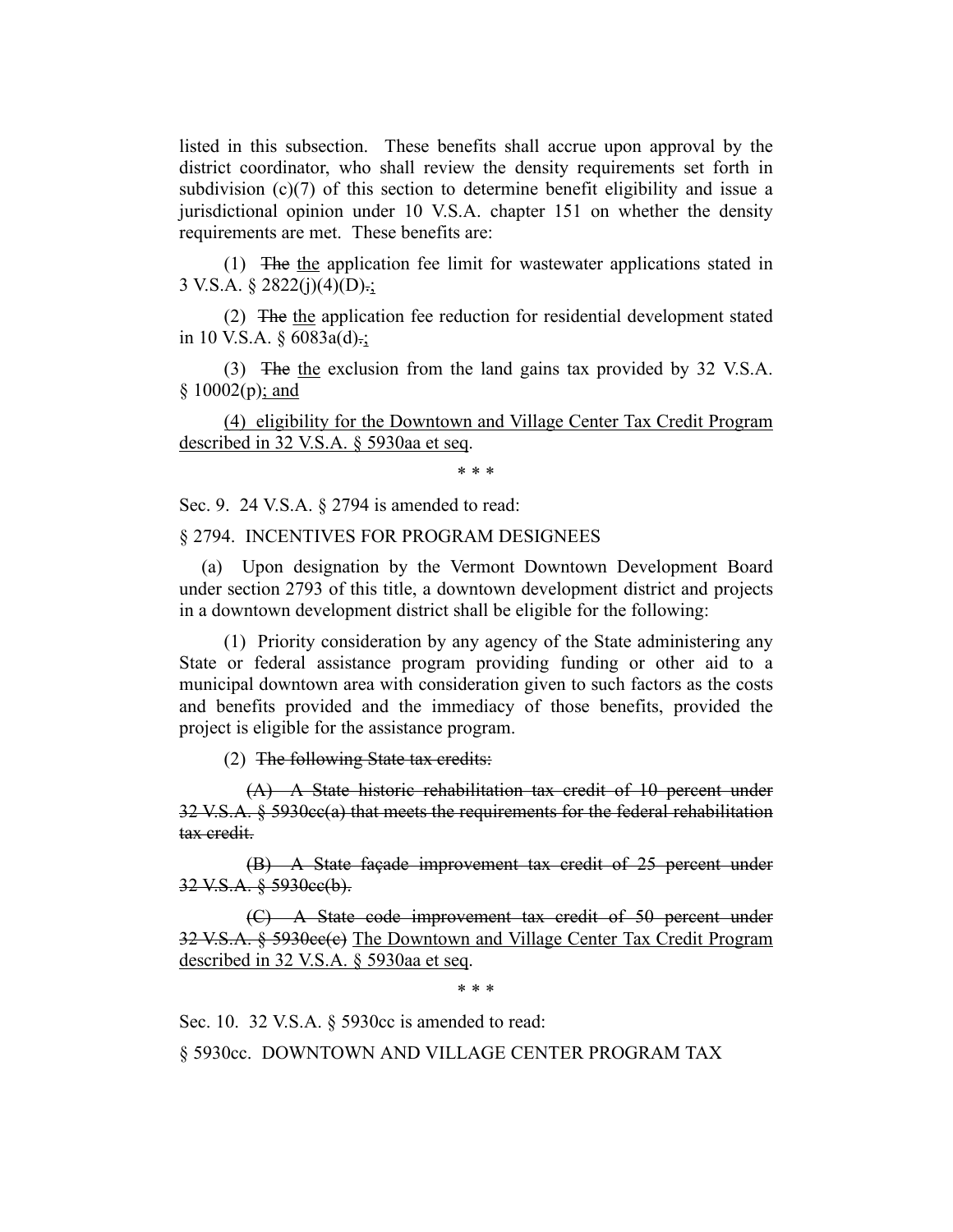## **CREDITS**

\* \* \*

(d) Flood Mitigation Tax Credit. The qualified applicant of a qualified flood mitigation project shall be entitled, upon the approval of the State Board, to claim against the taxpayer's State individual income tax, State corporate income tax, or bank franchise or insurance premiums tax liability a credit of 50 percent of qualified expenditures up to a maximum tax credit of \$75,000.00.

\* \* \* Missing Middle Housing \* \* \*

## Sec. 11. MISSING MIDDLE-INCOME HOMEOWNERSHIP

# DEVELOPMENT PILOT PROGRAM

(a) The following amounts are appropriated from the America Rescue Plan Act (ARPA) – Coronavirus State Fiscal Recovery Funds to the Department of Housing and Community Development to grant to the Vermont Housing Finance Agency to establish the Missing Middle-Income Homeownership Development Pilot Program:

(1) \$5,000,000.00 in fiscal year 2022; and

(2) \$10,000,000.00 in fiscal year 2023.

(b) As used in this section:

(1) "Affordable owner-occupied housing" means owner-occupied housing identified in 26 U.S.C.  $\frac{143(c)(1)}{20}$  or that qualifies under Vermont Housing Finance Agency criteria governing owner-occupied housing.

(2) "Income-eligible homebuyer" means a Vermont household with annual income that does not exceed 120 percent of area median income.

(c) The Agency shall use the funds appropriated in this section to provide subsidies for new construction or acquisition and substantial rehabilitation of affordable owner-occupied housing for purchase by income-eligible homebuyers.

(d) The total amount of subsidies for a project shall not exceed 35 percent of eligible development costs, as determined by the Agency, which the Agency may allocate consistent with the following:

(1) Developer subsidy. The Agency may provide a direct subsidy to the developer, which shall not exceed the difference between the cost of development and the market value of the home as completed.

(2) Affordability subsidy. Of any remaining amounts available for the project after the developer subsidy, the Agency may provide a subsidy for the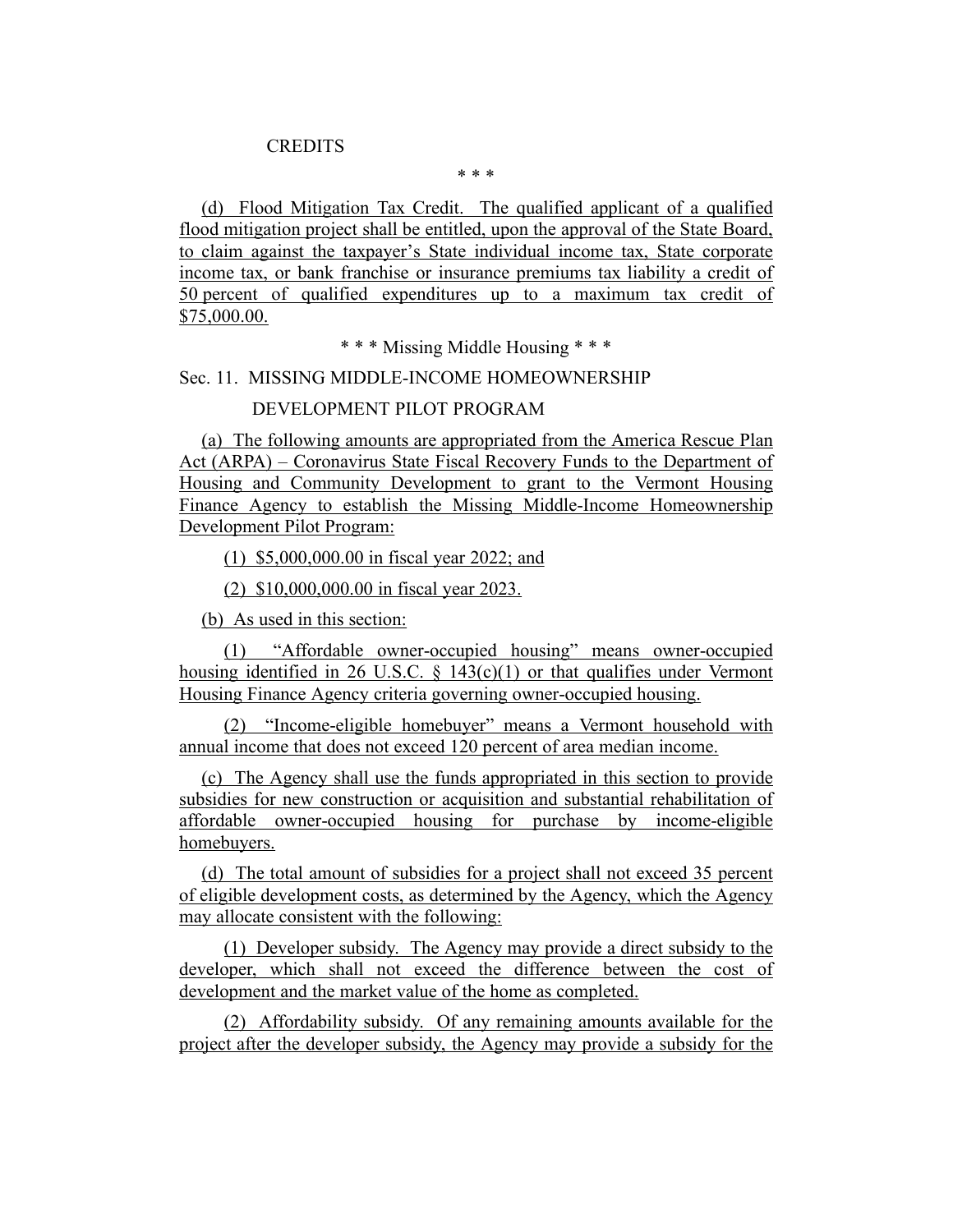benefit of the homebuyer to reduce the cost of purchasing the home, provided that:

(A) the Agency includes conditions in the subsidy, or uses another legal mechanism, to ensure that, to the extent the home value has risen, the amount of the subsidy remains with the home to offset the cost to future homebuyers; or

(B) the subsidy is subject to a housing subsidy covenant, as defined in 27 V.S.A. § 610, that preserves the affordability of the home for a period of 99 years or longer.

(3) The Agency shall allocate not less than 33 percent of the funds available through the Program to projects that include a housing subsidy covenant consistent with subdivision (2)(B) of this subsection.

(e) The Agency shall adopt a Program plan that establishes application and selection criteria, including:

(1) project location;

(2) geographic distribution;

(3) leveraging of other programs;

(4) housing market needs;

(5) project characteristics, including whether the project includes the use of existing housing as part of a community revitalization plan;

(6) construction standards, including considerations for size;

(7) priority for plans with deeper affordability and longer duration of affordability requirements;

(8) sponsor characteristics;

(9) energy efficiency of the development; and

(10) historic nature of the project.

(f) The Agency may assign its rights under any investment or subsidy made under this section to the Vermont Housing and Conservation Board or any State agency or nonprofit organization qualifying under 26 U.S.C. §  $501(c)(3)$ , provided such assignee acknowledges and agrees to comply with the provisions of this section.

(g) The Agency shall ensure that initial investments made under this Program are obligated by December 31, 2024 and expended by December 31, 2026.

(h) The Department shall report to the House Committee on Housing, General, and Military Affairs and Senate Committee on Economic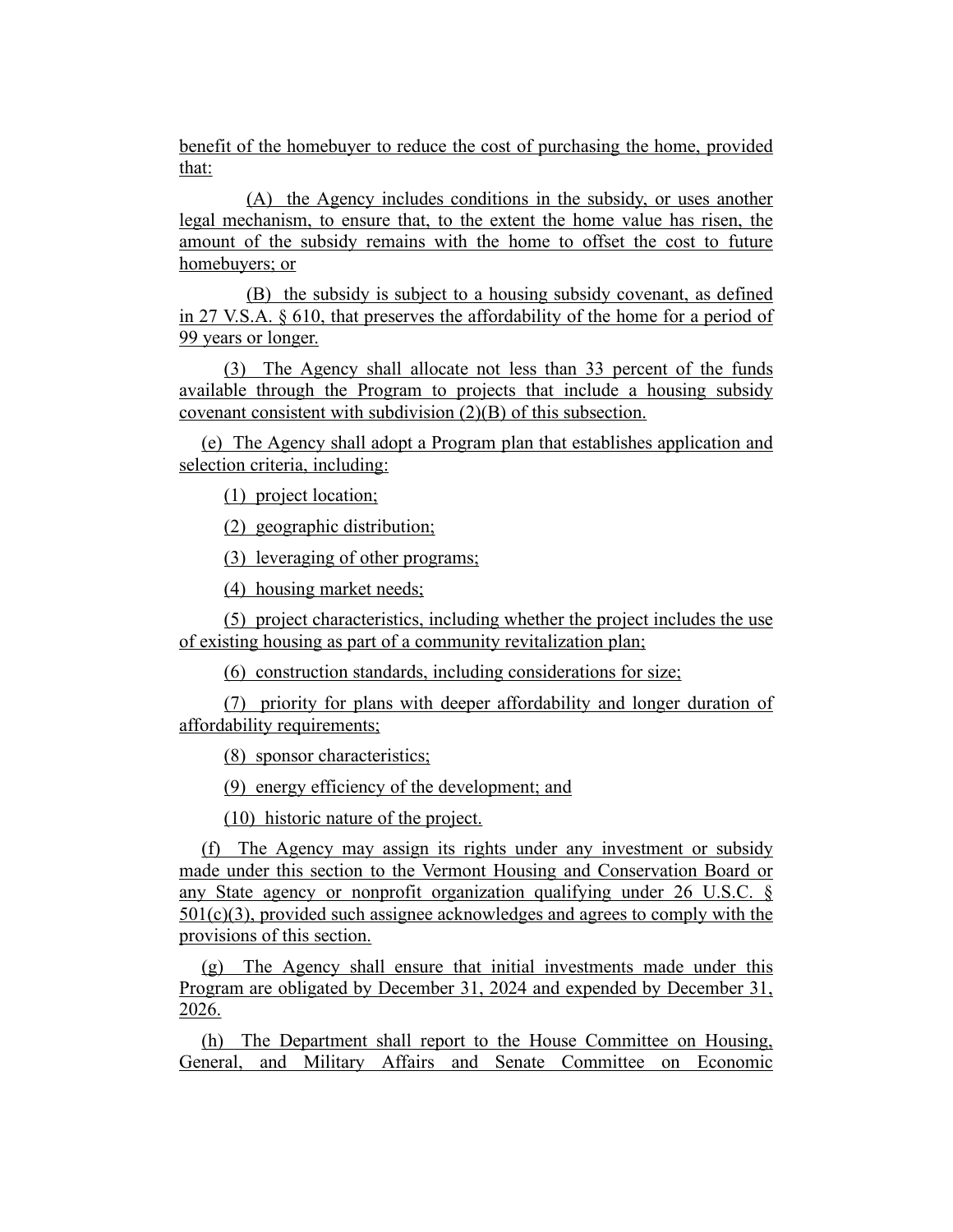Development, Housing and General Affairs on the status of the Program annually, on or before January 15, through 2027.

\* \* \* Residential Construction Contractors \* \* \*

Sec. 12. FINDINGS

The General Assembly finds that:

(1) There is currently no master list of residential construction contractors operating in the State.

(2) There is no standard process for determining or adjudicating construction contract fraud complaints either on the part of contractors or consumers.

(3) Public authorities have no mechanism to contact all contractors when necessary to provide updates to public health requirements, safe working protocols, codes and standards, available trainings and certifications, or building incentives or construction subsidies.

(4) Wide dissemination of information on codes, standards, and trainings is vital to improving construction techniques throughout the State's construction industry. Since building thermal conditioning represents over one-quarter of the State's greenhouse gas emissions, improving energy performance is a key strategy for meeting the requirements of the Global Warming Solutions Act, 2020 Acts and Resolves No. 153.

(5) While registration is not licensure and confers no assurance of competence, consumers have no way of knowing whether a contractor is operating legally or has been subject to civil claims or disciplinary actions.

(6) A noncommercial, standardized public listing will provide contractors an opportunity to include in their record optional third-party, Statesanctioned certifications.

Sec. 13. 3 V.S.A. § 122 is amended to read:

§ 122. OFFICE OF PROFESSIONAL REGULATION

The Office of Professional Regulation is created within the Office of the Secretary of State. The Office shall have a director who shall be qualified by education and professional experience to perform the duties of the position. The Director of the Office of Professional Regulation shall be a classified position with the Office of the Secretary of State. The following boards or professions are attached to the Office of Professional Regulation:

\* \* \*

(51) Residential Contractors.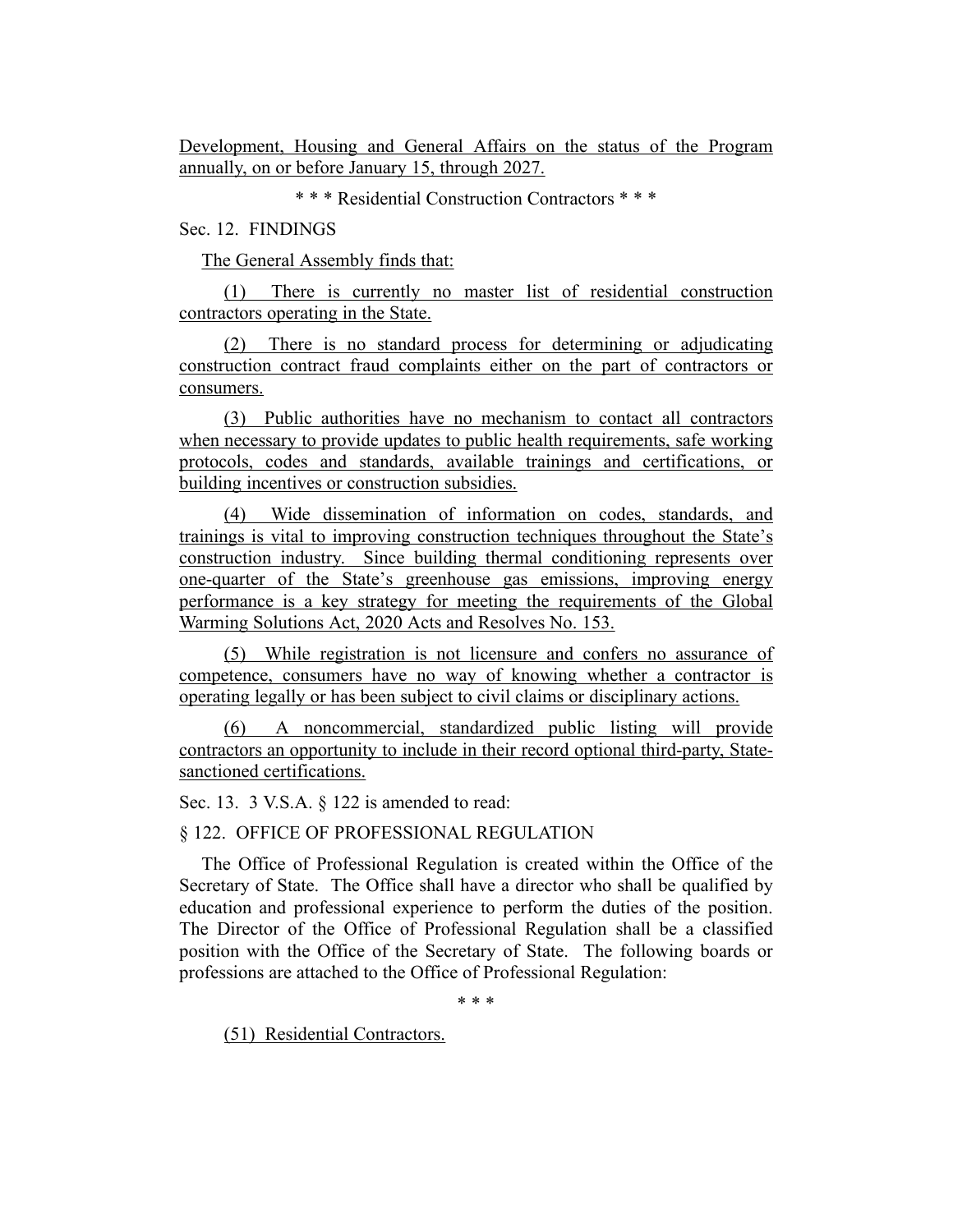Sec. 14. 26 V.S.A. chapter 106 is added to read:

## CHAPTER 106. RESIDENTIAL CONTRACTORS

# Subchapter 1. General Provisions

## § 5501. REGISTRATION REQUIRED

(a) A person shall register with the Office of Professional Regulation prior to contracting with a homeowner to perform residential construction in exchange for consideration of more than \$10,000.00, including labor and materials.

(b) Unless otherwise exempt under section 5502 of this title, as used in this chapter, "residential construction" means to build, demolish, or alter a residential dwelling unit, or a building or premises with four or fewer residential dwelling units, in this State, and includes interior and exterior construction, renovation, and repair; painting; paving; roofing; weatherization; installation or repair of heating, plumbing, solar, electrical, water, or wastewater systems; and other activities the Office specifies by rule consistent with this chapter.

# § 5502. EXEMPTIONS

This chapter does not apply to:

(1) an employee acting within the scope of his or her employment for a business organization registered under this chapter;

(2)(A) a professional engineer, licensed architect, or a tradesperson licensed, registered, or certified by the Department of Public Safety acting within the scope of his or her license, registration, or certification; or

(B) a business that performs residential construction if the work is performed primarily by or under the direct supervision of one or more employees who are individually exempt from registration under subdivision  $(2)(A)$  of this section;

(3) delivery or installation of consumer appliances, audio-visual equipment, telephone equipment, or computer network equipment;

(4) landscaping;

(5) work on a structure that is not attached to a residential building; or

(6) work that would otherwise require registration that a person performs in response to an emergency, provided the person applies for registration within a reasonable time after performing the work.

§ 5503. MANDATORY REGISTRATION AND VOLUNTARY

CERTIFICATION DISTINGUISHED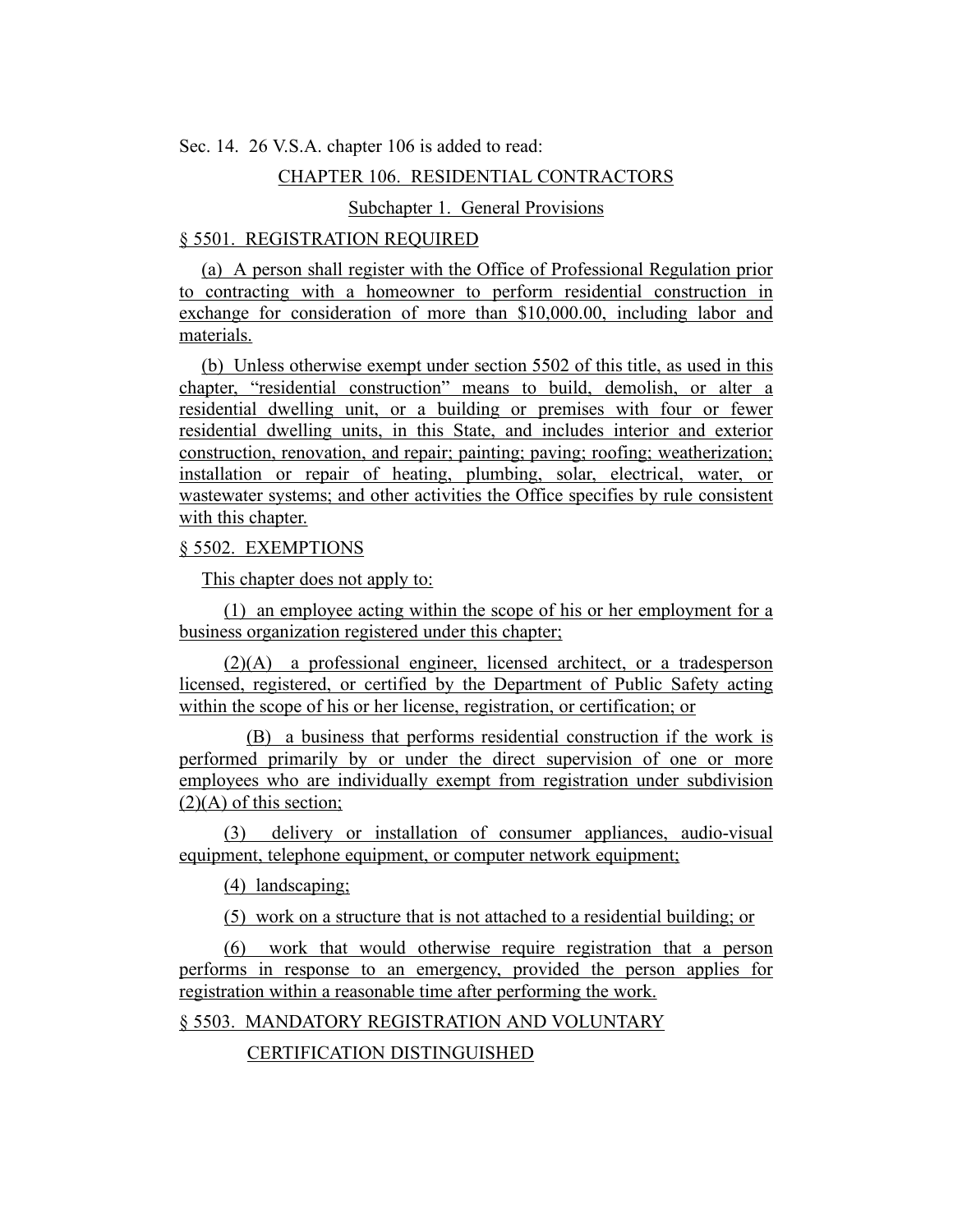(a)(1) The system of mandatory registration established by this chapter is intended to protect against fraud, deception, breach of contract, and violations of law, but is not intended to establish standards for professional qualifications or workmanship that is otherwise lawful.

(2) The provisions of 3 V.S.A. § 129a, with respect to a registration, shall be construed in a manner consistent with the limitations of this subsection.

(b) The system of voluntary certification established in this chapter is intended to provide consumers and contractors with a publicly available, noncommercial venue for contractors to list optional approved certifications. The Director of Professional Regulation, in consultation with public safety officials and recognized associations or boards of builders, remodelers, architects, and engineers, may:

(1) adopt rules providing for the issuance of voluntary certifications, as defined in subdivision 3101a(1) of this title, that signify demonstrated competence in particular subfields and specialties related to residential construction;

(2) establish minimum qualifications, and standards for performance and conduct, necessary for certification; and

(3) discipline a certificant for violating adopted standards or other law, with or without affecting the underlying registration.

## Subchapter 2. Administration

# § 5505. DUTIES OF THE DIRECTOR

(a) The Director of Professional Regulation shall:

(1) provide information to the public concerning registration, certification, appeal procedures, and complaint procedures;

(2) administer fees established under this chapter;

(3) receive applications for registration or certification, issue registrations and certifications to applicants qualified under this chapter, deny or renew registrations or certifications, and issue, revoke, suspend, condition, and reinstate registrations and certifications as ordered by an administrative law officer;

(4) prepare and maintain a registry of registrants and certificants; and

(5) use the registry to timely communicate with registrants and certificants concerning issues of health and safety, building codes, environmental and energy issues, and State and federal incentive programs.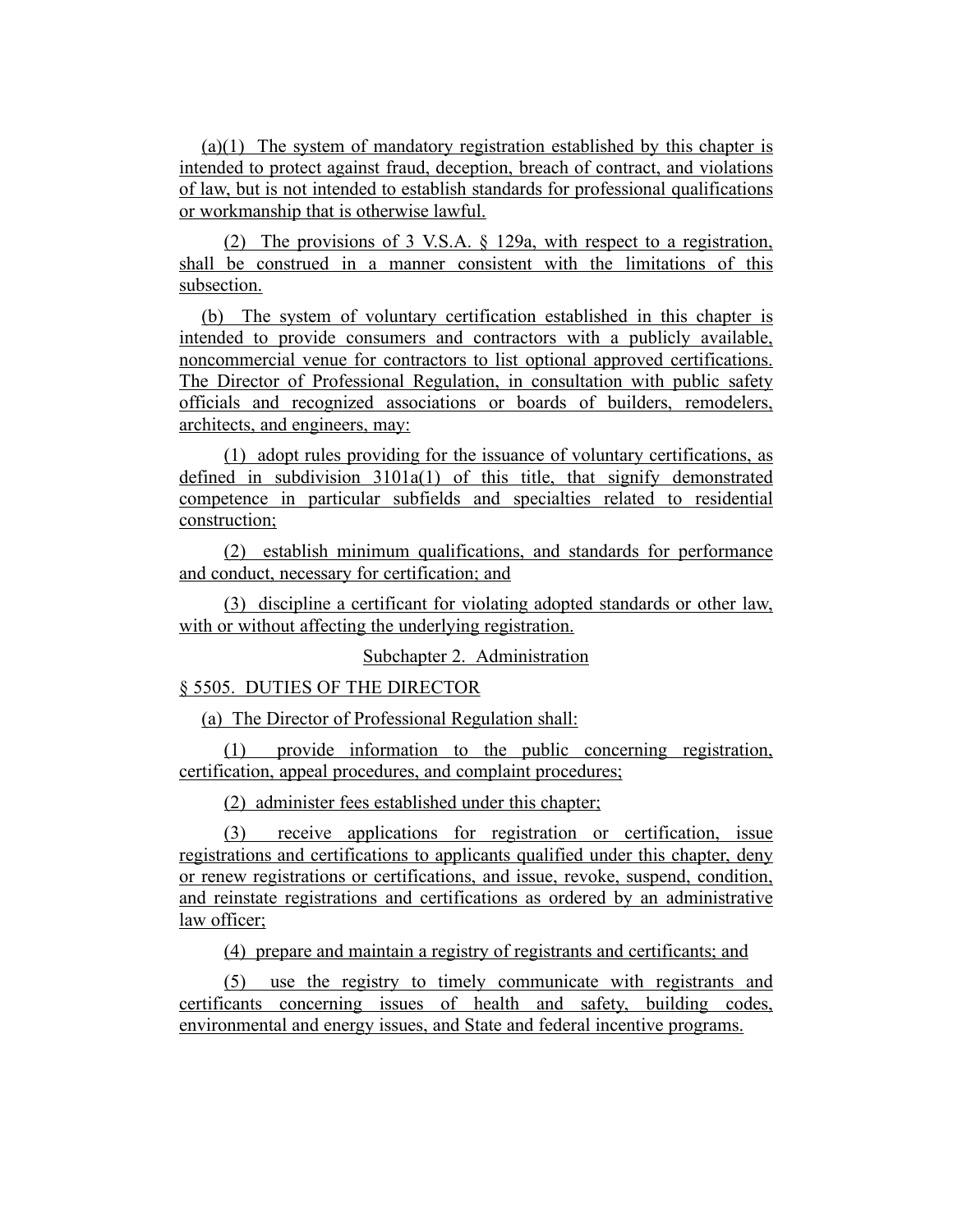(b) The Director, after consultation with an advisor appointed pursuant to section 5506 of this title, may adopt rules to implement this chapter.

§ 5506. ADVISORS

(a) The Secretary of State shall appoint two persons pursuant to 3 V.S.A. § 129b to serve as advisors in matters relating to residential contractors and construction.

(b) To be eligible to serve, an advisor shall:

(1) register under this chapter;

(2) have at least three years' experience in residential construction immediately preceding appointment; and

(3) remain active in the profession during his or her service.

(c) The Director of Professional Regulation shall seek the advice of the advisors in implementing this chapter.

### § 5507. FEES

A person regulated under this chapter shall pay the following fees at initial application and biennial renewal:

(1) Registration, individual: \$75.00.

(2) Registration, business organization: \$250.00.

(3) State certifications: \$75.00 for a first certification and \$25.00 for each additional certification.

#### Subchapter 3. Registrations

#### § 5508. ELIGIBILITY

To be eligible for registration, the Director of Professional Regulation shall find that the applicant is in compliance with the provisions of this chapter and applicable State law and has satisfied any judgment order related to the provision of professional services to a homeowner.

### § 5509. REQUIREMENTS OF REGISTRANTS

(a) Insurance. A person registered under this chapter shall maintain minimum liability insurance coverage in the amount of \$1,000,000.00 per occurrence and \$2,000,000.00 aggregate, evidence of which may be required as a precondition to issuance or renewal of a registration.

## (b) Writing.

(1) A person registered under this chapter shall execute a written contract prior to receiving a deposit or commencing residential construction work if the estimated value of the labor and materials exceeds \$10,000.00.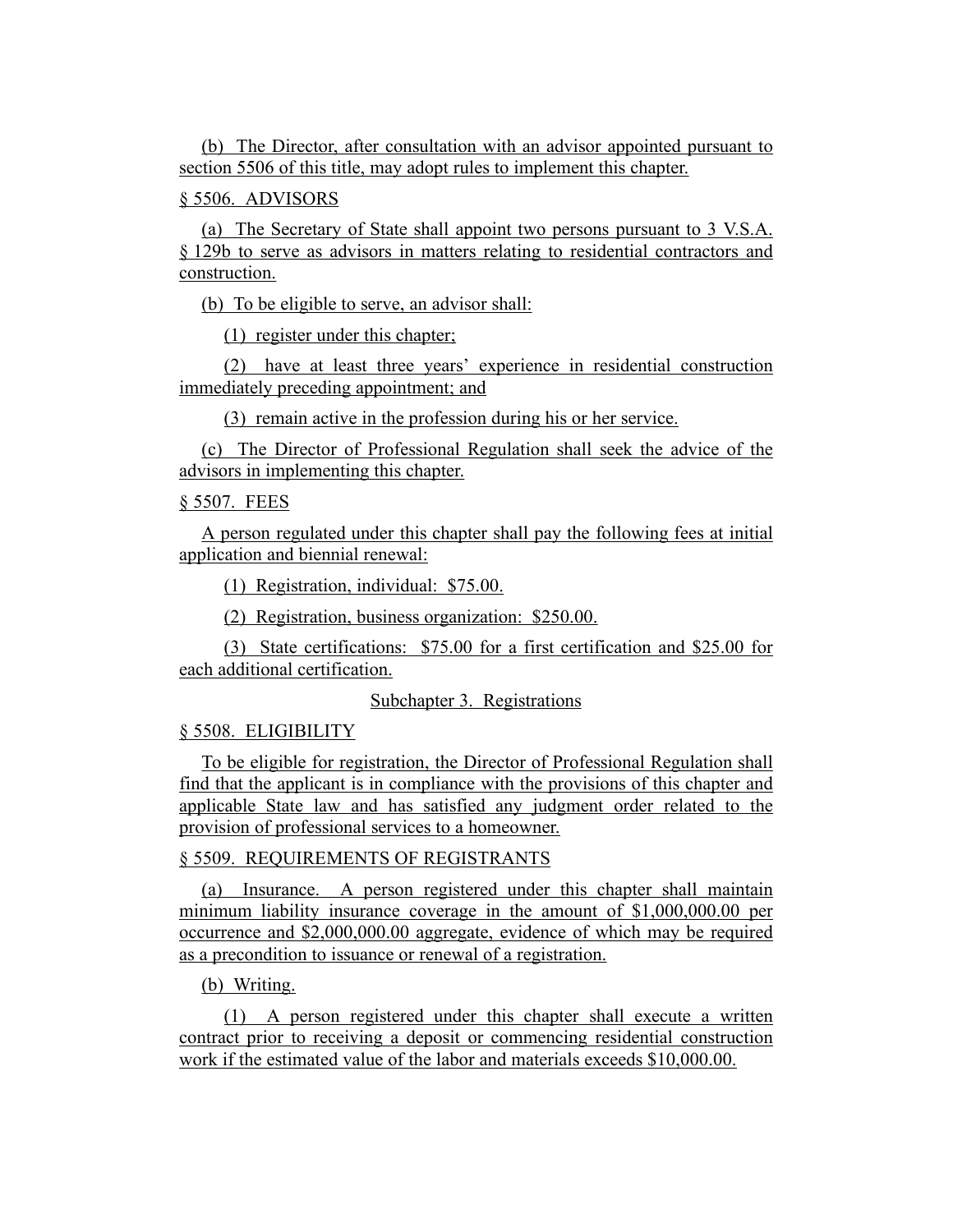(2) A contract shall specify:

(A) Price. One of the following provisions for the price of the contract:

(i) a maximum price for all work and materials;

(ii) a statement that billing and payment will be made on a time and materials basis, not to exceed a maximum price; or

(iii) a statement that billing and payment will be made on a time and materials basis and that there is no maximum price.

(B) Work dates. Estimated start and completion dates.

(C) Scope of work. A description of the services to be performed and a description of the materials to be used.

(D) Change order provision. A description of how and when amendments to the contract may be approved and documented, as agreed by the parties.

(3) The parties shall document an amendment to the contract in a signed writing.

(c) Down payment.

(1) If a contract specifies a maximum price for all work and materials or a statement that billing and payment will be made on a time and materials basis, not to exceed a maximum price, the contract may require a down payment of up to one-half of the cost of labor to the consumer, or one-half of the price of materials, whichever is greater.

(2) If a contract specifies that billing and payment will be made on a time and materials basis and that there is no maximum price, the contract may require a down payment as negotiated by the parties.

# § 5510. PROHIBITIONS AND REMEDIES

(a) A person who does not register as required pursuant to this chapter may be subject to an injunction or a civil penalty, or both, for unauthorized practice as provided in 3 V.S.A. § 127(b).

(b) The Office of Professional Regulation may discipline a registrant or certificant for unprofessional conduct as provided in 3 V.S.A. § 129a, except that 3 V.S.A.  $\S$  129a(b) does not apply to a registrant.

(c) The following conduct by a registrant, certificant, applicant, or person who later becomes an applicant constitutes unprofessional conduct:

(1) failure to enter into a written contract when required by this chapter;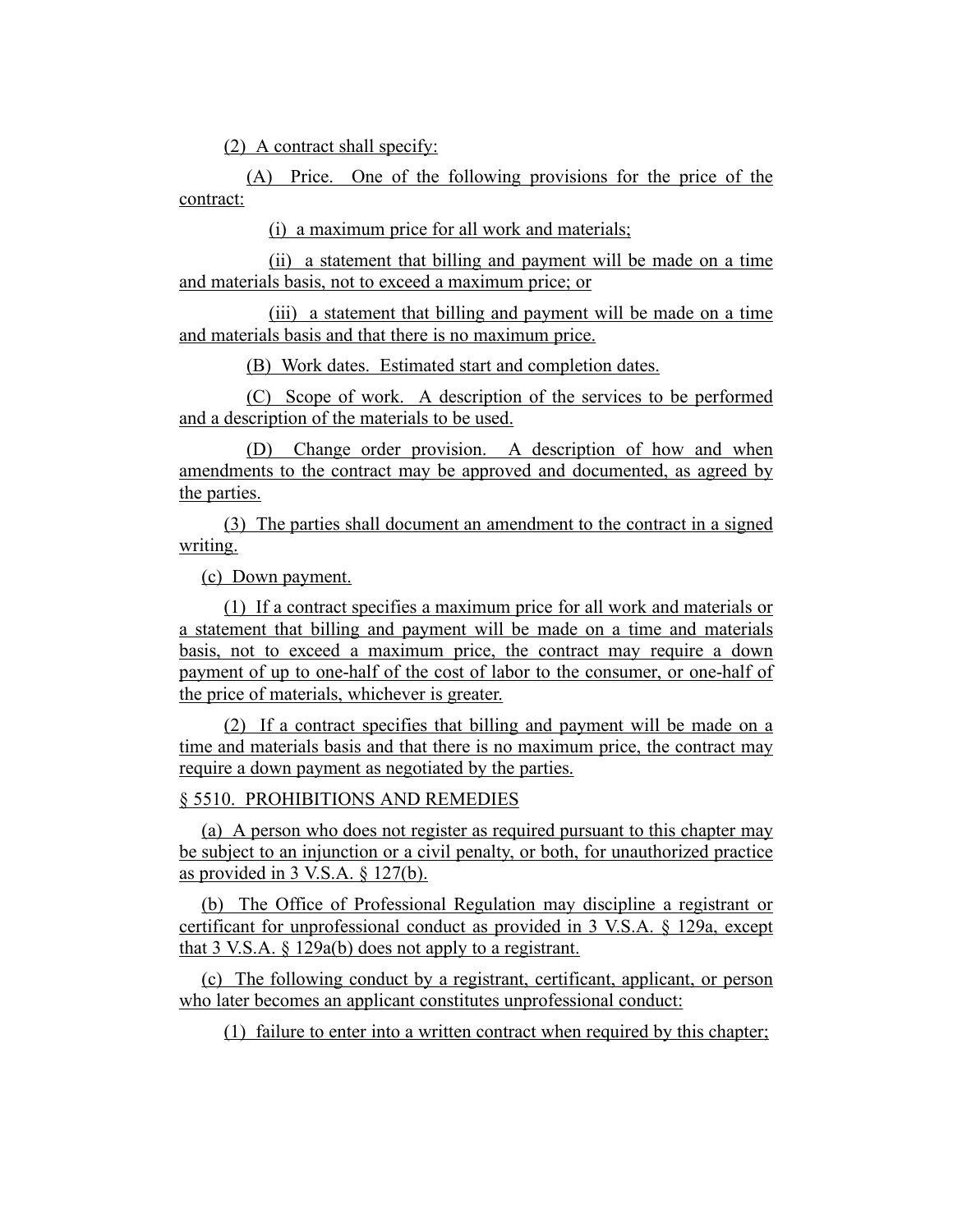(2) failure to maintain liability or workers' compensation insurance as required by law;

(3) committing a deceptive act in commerce in violation of 9 V.S.A. § 2453;

(4) falsely claiming certification under this chapter, provided that this subdivision does not prevent accurate and nonmisleading advertising or statements related to credentials that are not offered by this State; and

(5) selling or fraudulently obtaining or furnishing a certificate of registration, certification, license, or any other related document or record, or assisting another person in doing so, including by reincorporating or altering a trade name for the purpose or with the effect of evading or masking revocation, suspension, or discipline against a registration issued under this chapter.

# Sec. 15. IMPLEMENTATION

(a) Notwithstanding any contrary provision of 26 V.S.A. chapter 106:

(1) The initial biennial registration term for residential contractors pursuant to 26 V.S.A. chapter 106 shall begin on April 1, 2023.

(2) The Secretary of State may begin receiving applications for the initial registration term on December 1, 2022.

(3)(A) The registration fee for individuals who submit complete registration requests between December 1, 2022 and March 31, 2023 is \$25.00 and between April 1, 2023 and March 31, 2024, the fee is \$50.00.

(B) The registration fee for business organizations that submit complete registration requests between December 1, 2022 and March 31, 2023 is \$175.00 and between April 1, 2023 and March 31, 2024, the fee is \$200.00.

(4) Prior to April 1, 2024, the Office of Professional Regulation shall not take any enforcement action for unauthorized practice under 26 V.S.A. § 5510(a) against a residential contractor who fails to register as required by this act.

(b) On or before July 1, 2023, the Director of Professional Regulation shall establish an initial set of voluntary certifications, to include at minimum OSHA standards on construction projects and components of energy-efficient "green" building for insulators, carpenters, and heating and ventilation installers.

Sec. 16. CREATION OF POSITIONS WITHIN THE OFFICE OF

PROFESSIONAL REGULATION; LICENSING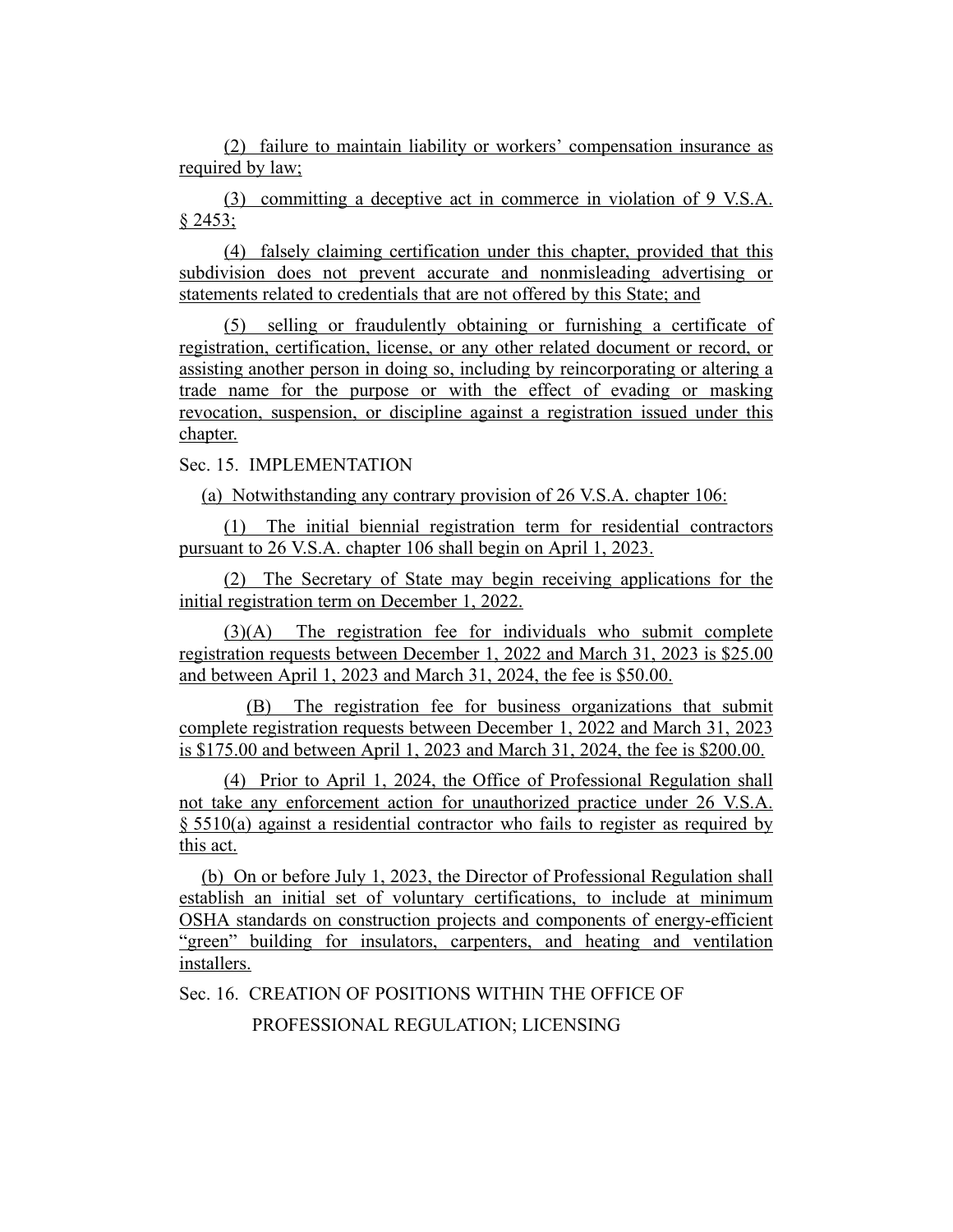(a) There are created within the Secretary of State's Office of Professional Regulation one new position in licensing and one new position in enforcement.

(b) In fiscal year 2023, the amount of \$200,000.00 in Office of Professional Regulation special funds is appropriated to the Secretary of State to fund the positions created in subsection (a) of this section.

Sec. 17. ATTORNEY GENERAL; CONSUMER ASSISTANCE

PROGRAM; POSITION; APPROPRIATION

(a) The Office of the Attorney General is authorized to create one classified, two-year full-time limited-service position within the Consumer Assistance Program, whose duties shall include:

(1) assisting with consumer complaints concerning residential construction projects with a value of less than \$10,000.00;

(2) providing education, outreach, and mediation to contractors and consumers; and

(3) coordinating and facilitating information sharing concerning complaints with the Office of Professional Regulation.

(b) In fiscal year 2023, the amount of \$200,000.00 is appropriated from the General Fund to the Office of the Attorney General to create the position and perform the duties provided in this section.

Sec. 18. SECRETARY OF STATE; STATUS REPORT

On or before January 15, 2024, the Office of Professional Regulation shall report to the House Committees on General, Housing, and Military Affairs and on Government Operations and to the Senate Committees on Economic Development, Housing and General Affairs and on Government Operations concerning the implementation of 26 V.S.A. chapter 106, including:

(1) the number of registrations and certifications;

(2) the resources necessary to implement the chapter;

(3) the number and nature of any complaints or enforcement actions;

(4) the potential design and implementation of a one-stop portal for contractors and consumers; and

(5) any other issues the Office deems appropriate.

Sec. 19. 9 V.S.A. § 4500 is amended to read:

## § 4500. LEGISLATIVE INTENT

(a) The provisions of this chapter establishing legal standards, duties, and requirements with respect to persons with disabilities in places of public accommodation as defined in this chapter, except those provisions relating to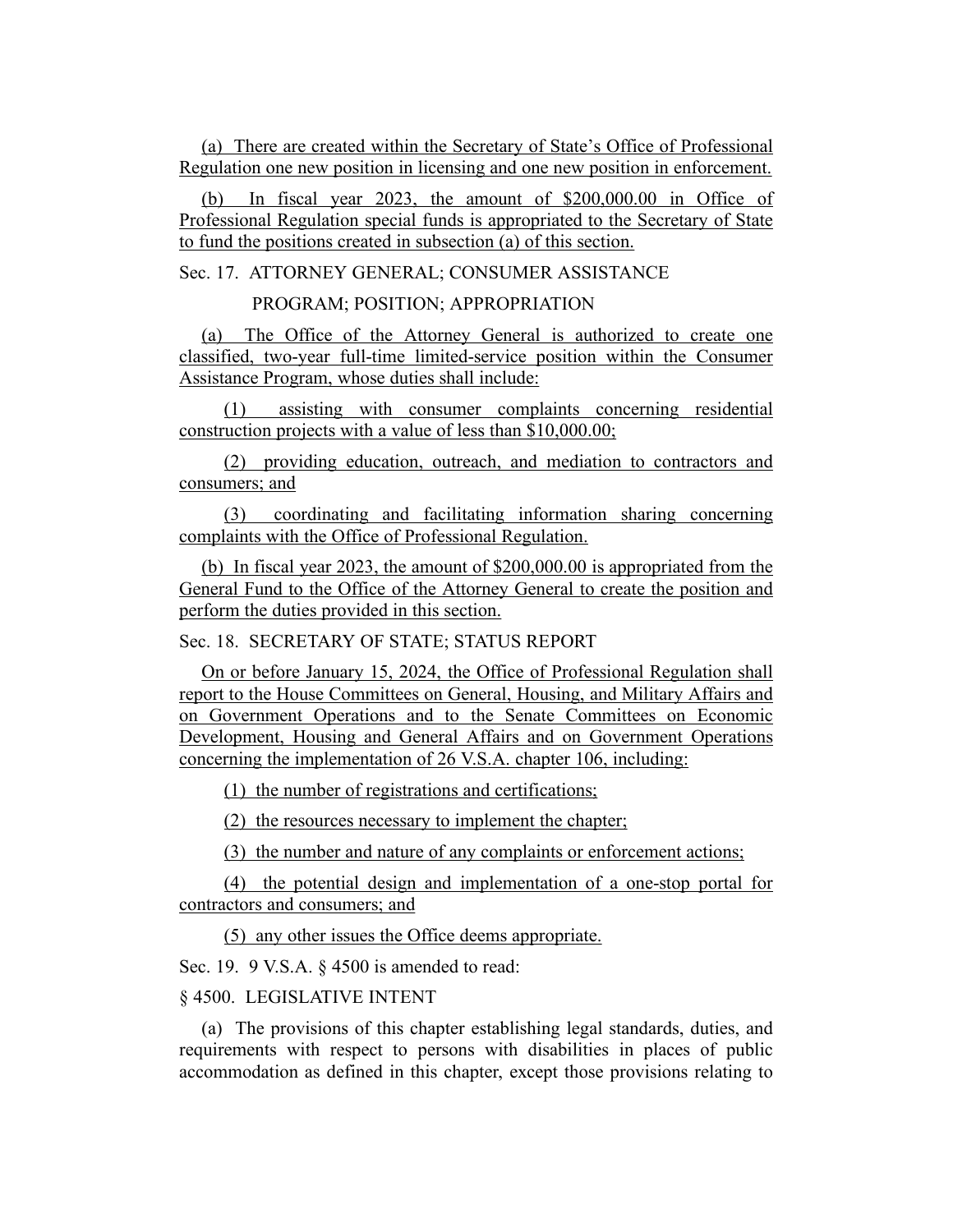remedies, are intended to implement and to be construed so as to be consistent with the Americans with Disabilities Act, 42 U.S.C. § 12101 et seq. and regulations promulgated under that act Act, and are not intended to impose additional or higher standards, duties, or requirements than that act Act.

(b) Subsections 4502(b) and (c) of this title shall not be construed to create or impose on governmental entities additional or higher standards, duties, or requirements than that imposed by Title II of the Americans with Disabilities Act.

(c) The provisions of this chapter shall be construed liberally to accomplish its remedial purposes and any exceptions and exemptions to the provisions of this chapter shall be construed narrowly in order to maximize the deterrence of discriminatory behavior.

Sec. 20. 9 V.S.A. § 4503 is amended to read:

# § 4503. UNFAIR HOUSING PRACTICES

(a) It shall be unlawful for any person:

\* \* \*

(2) To discriminate against, or to harass, any person in the terms, conditions, privileges, and protections of the sale or rental of a dwelling or other real estate, or in the provision of services or facilities in connection therewith with a dwelling or other real estate, because of the race, sex, sexual orientation, gender identity, age, marital status, religious creed, color, national origin, or disability of a person, or because a person intends to occupy a dwelling with one or more minor children, or because a person is a recipient of public assistance, or because a person is a victim of abuse, sexual assault, or stalking.

\* \* \*

 $(d)(1)$  As used in this section, "harass" means to engage in unwelcome conduct that detracts from, undermines, or interferes with the person's terms, conditions, privileges, or protections in the sale or rental of a dwelling or other real estate, or in the provision of services or facilities in connection with a dwelling or other real estate, because of the person's race, sex, sexual orientation, gender identity, age, marital status, religious creed, color, national origin, or disability, or because the person intends to occupy a dwelling with one or more minor children, or because the person is a recipient of public assistance, or because the person is a victim of abuse, sexual assault, or stalking.

(2) Notwithstanding any judicial precedent to the contrary, harassing conduct need not be severe or pervasive to be unlawful pursuant to the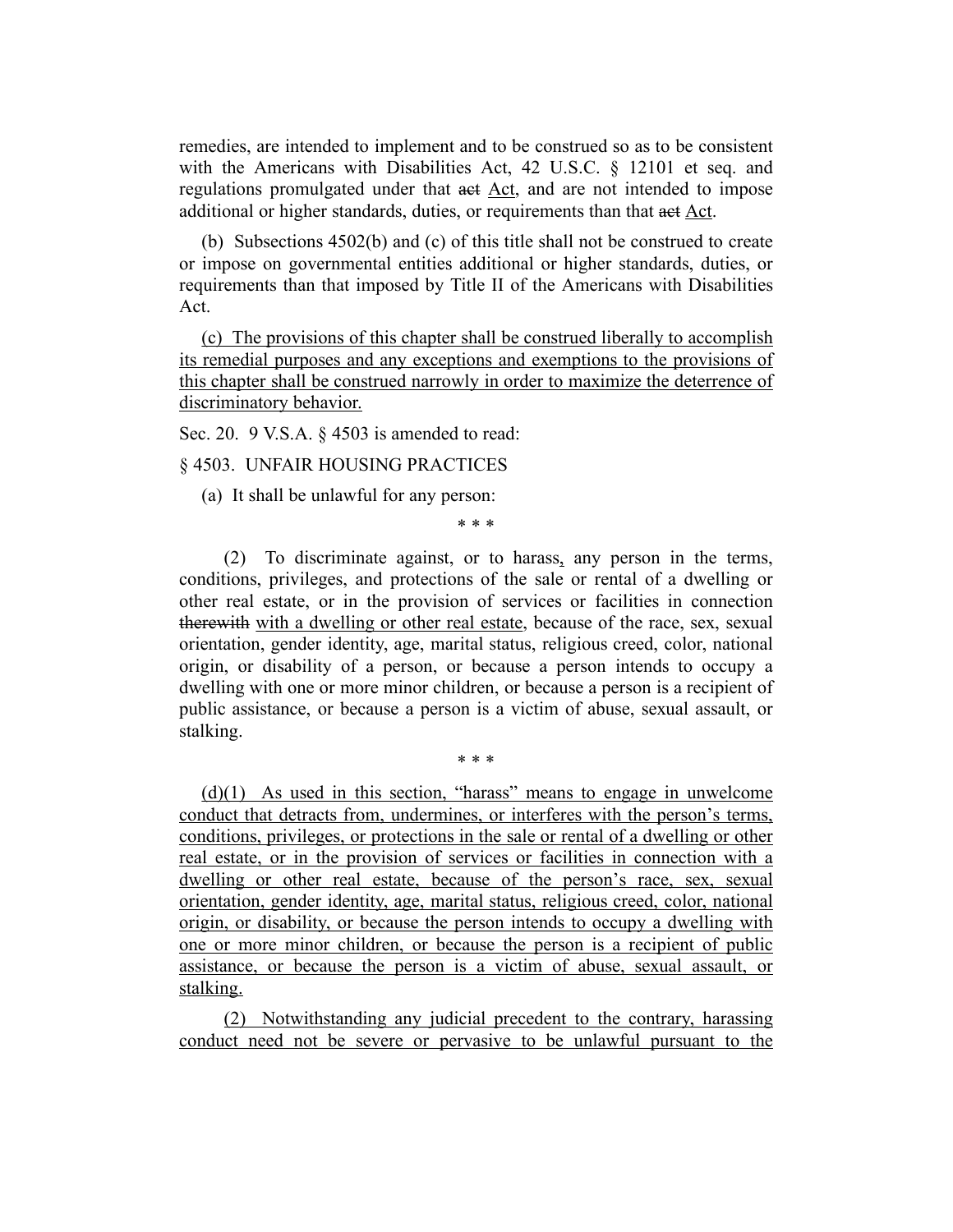provisions of this section. In determining whether conduct constitutes unlawful harassment:

(A) The determination shall be made on the basis of the record as a whole, according to the totality of the circumstances, and a single incident may constitute unlawful harassment.

(B) Incidents that may be harassment shall be considered in the aggregate with varying types of conduct and conduct based on multiple characteristics viewed in totality, rather than in isolation.

(C) Conduct may constitute unlawful harassment, regardless of whether:

(i) the complaining person is the person being harassed;

(ii) the complaining person acquiesced or otherwise submitted to or participated in the conduct;

(iii) the conduct is also experienced by others outside the protected class involved in the conduct;

(iv) the complaining person was able to enjoy the benefit of applicable terms, conditions, privileges, or protections in the sale or rental of the dwelling or other real estate, or to obtain services or facilities in connection with the dwelling or other real estate, despite the conduct;

(v) the conduct resulted in a physical or psychological injury; or

(vi) the conduct occurred outside the dwelling or other real estate.

(3) behavior that a reasonable person with the same protected characteristic would consider to be a petty slight or trivial inconvenience shall not constitute unlawful harassment or discrimination pursuant to this section.

Sec. 21. PROHIBITION OF TAX SALE WHILE VHAP APPLICATION

# PENDING

(a) Not less than 60 days prior to serving a notice of sale on a delinquent taxpayer pursuant to 32 V.S.A.  $\S$  5252(a)(3), a town or municipality shall mail to the delinquent taxpayer's last known address a notice in the following, or substantially similar, form:

"If this property is your primary residence, you may be able to get help with delinquent property tax and utility payments through the Vermont Homeowner Assistance Program (VHAP). VHAP can help you avoid tax sale and transfer of your property by paying delinquent property taxes, water and sewer charges, interest, and penalties.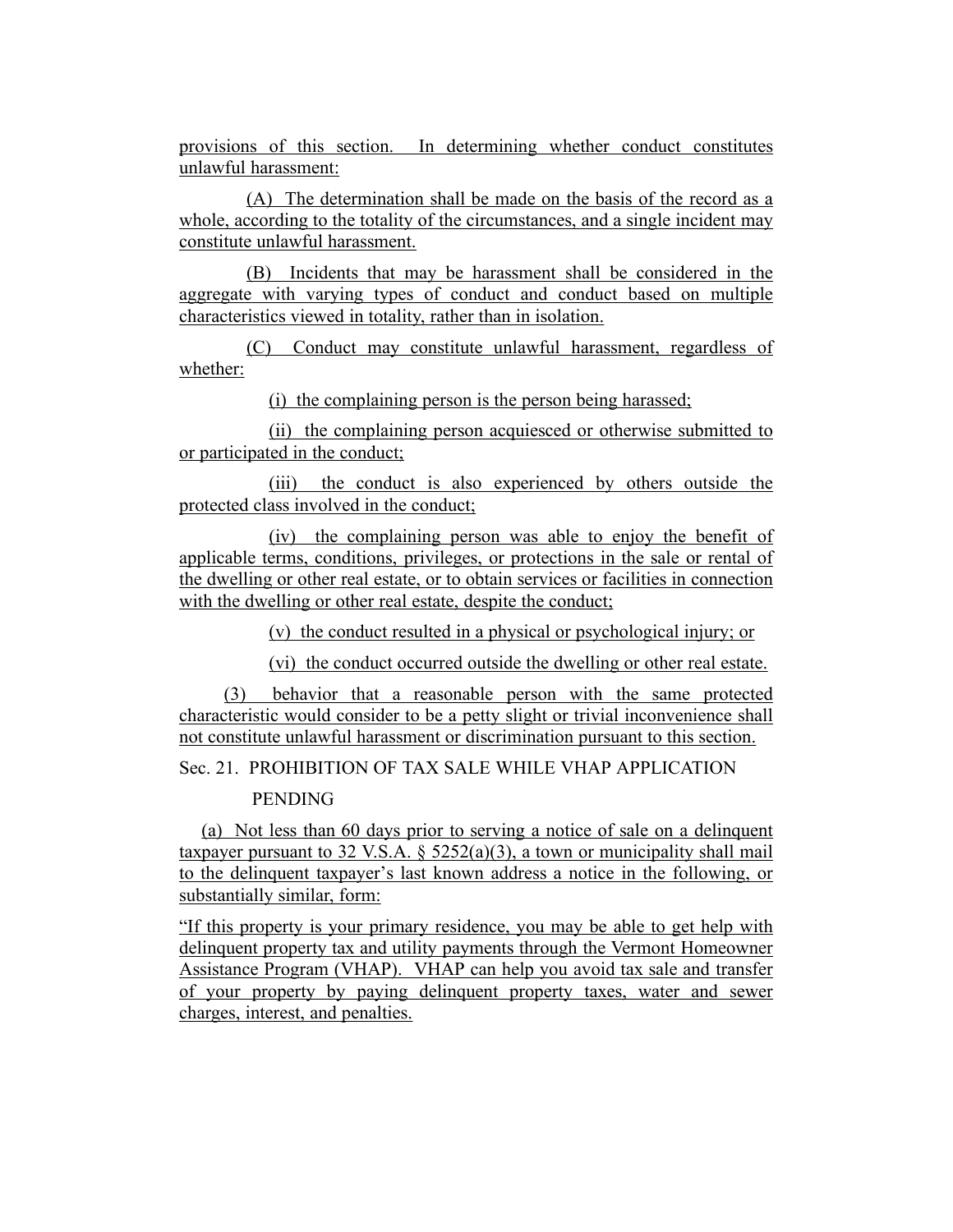You can apply for VHAP online at vermonthap.vhfa.org. For advice about the program and help completing the application, call Vermont Legal Aid at 1- 800-889-2047.

If you apply for VHAP, you must notify your town in writing, and your property will not be sold or transferred while your application is pending."

(b) A notice of sale to a delinquent taxpayer pursuant to 32 V.S.A. § 5252(a)(3) shall include the notice in subsection (a) of this section.

(c) If a town or municipality has sold a delinquent taxpayer's property pursuant to 32 V.S.A. § 5254 prior to the effective date of this section, but the deed conveying title to the purchaser has not yet been executed pursuant to 32 V.S.A. § 5261, not later than 30 days from the effective date of this section, the town or municipality shall mail to the delinquent taxpayer's last known address the notice in subsection (a) of this section.

 $(d)(1)$  A homeowner who has applied for VHAP may request a stay of the tax sale process or extension of the redemption period while the VHAP application is pending by attesting to the municipality that the homeowner has made a good faith application for VHAP funds in connection with the homeowner's primary residence.

(2) Upon notification that a VHAP application is pending, a municipality shall not conduct a tax sale of the property until one of the following occurs:

(A) the applicant is deemed ineligible for VHAP;

(B) the VHAP application is closed due to inaction by the applicant;

(C) payment is issued to the municipality on a qualifying application.

(3) If a payment is issued that satisfies the delinquency, the sale shall not proceed.

(e)(1) If a tax sale occurred prior to the delinquent taxpayer's application for VHAP, the redemption period established in 32 V.S.A. § 5260 shall be extended by operation of law until one of the following occurs:

(A) the applicant is deemed ineligible for VHAP;

(B) the VHAP application is closed due to inaction by the applicant;

or

or

(C) payment is issued to the municipality on a qualifying application.

(2) If payment is issued for the redemption amount, the deed shall not be made to the purchaser, but the sums shall be paid to the purchaser pursuant to 32 V.S.A. § 5260.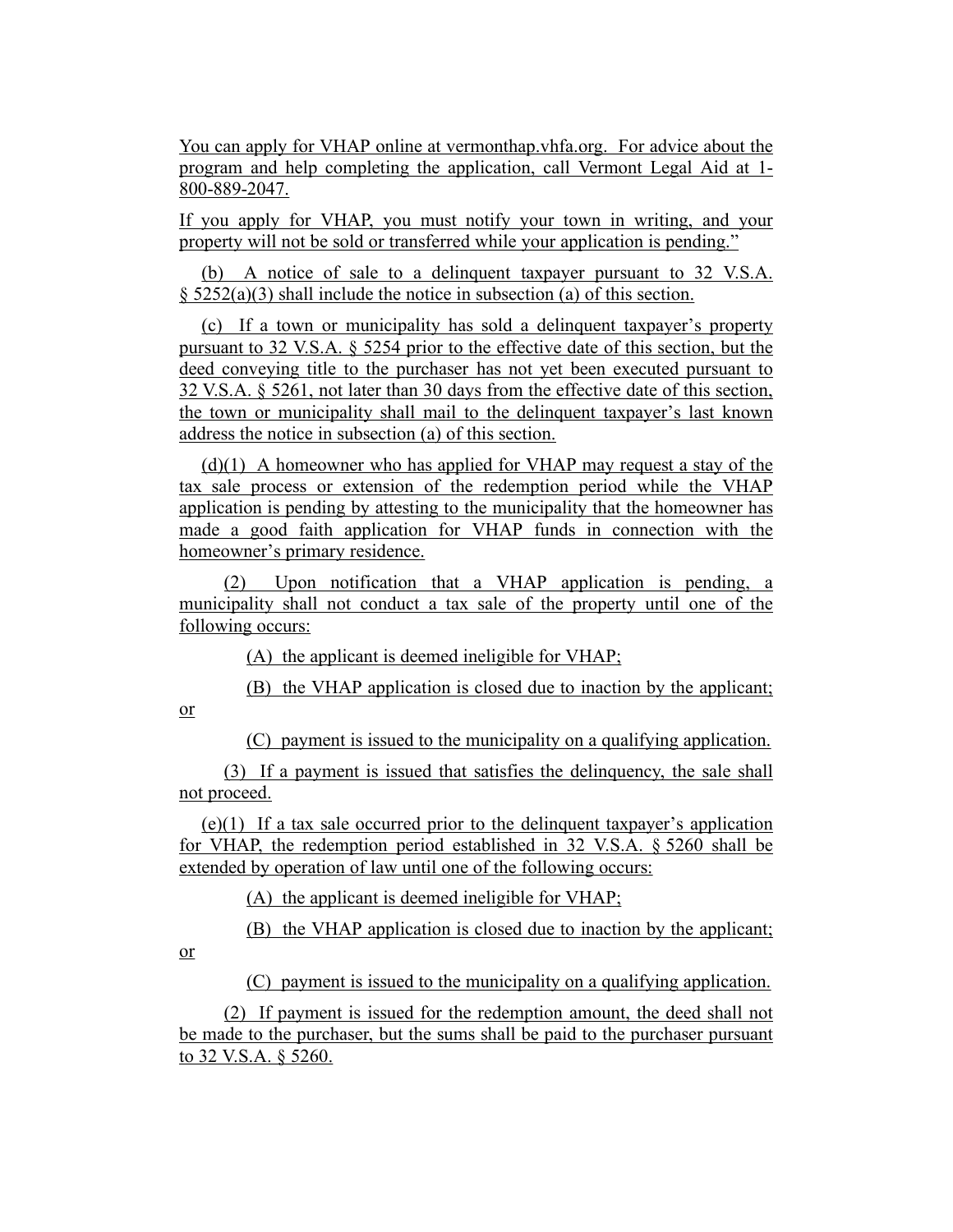(f)(1) This section is repealed on September 30, 2025.

(2) The notice obligations in subsections  $(a)$ –(c) of this section shall cease when the Vermont Housing Finance Agency stops accepting VHAP applications because funding is exhausted.

# Sec. 22. INTENT

It is the intent of the Vermont General Assembly to acknowledge structural racism and address prevalent wealth disparities by creating new opportunities to improve access to woodlands, farmland, and land and home ownership for Vermonters from historically marginalized or disadvantaged communities who continue to face barriers to land and home ownership.

Sec. 22a. VERMONT LAND ACCESS AND OPPORTUNITY BOARD;

# APPROPRIATION; SUPPORT

(a) As used in this section:

(1) "Board" means the Vermont Land Access and Opportunity Board.

(2) "VHCB" means the Vermont Housing and Conservation Board.

(b) The sum of \$200,000.00 is appropriated from the General Fund to VHCB in fiscal year 2023 to administer and support the Vermont Land Access and Opportunity Board.

(c) In fiscal year 2023, and to the extent that funding is appropriated in fiscal years 2024 and 2025, VHCB shall provide general, accounting, and administrative support to the Board, including support related to the administration of Board meetings, compliance with requirements for records retention and of the Open Meeting Law, processing of per diem compensation and reimbursement of expenses for Board members, contracting, and bookkeeping and financial compliance.

Sec. 22b. 10 V.S.A. chapter 15, subchapter 5 is added to read:

Subchapter 5: Land Access and Opportunity Board

## § 325t. DEFINITIONS

As used in this subchapter:

(1) "Board" means the Vermont Land Access and Opportunity Board.

(2) "Historically marginalized or disadvantaged community" means a community that has historically suffered from discrimination and has not had equal access to public or private economic benefits due to the race, ethnicity, gender, geography, language preference, immigrant or citizen status, sexual orientation, gender identity, socioeconomic status, or disability status of its members.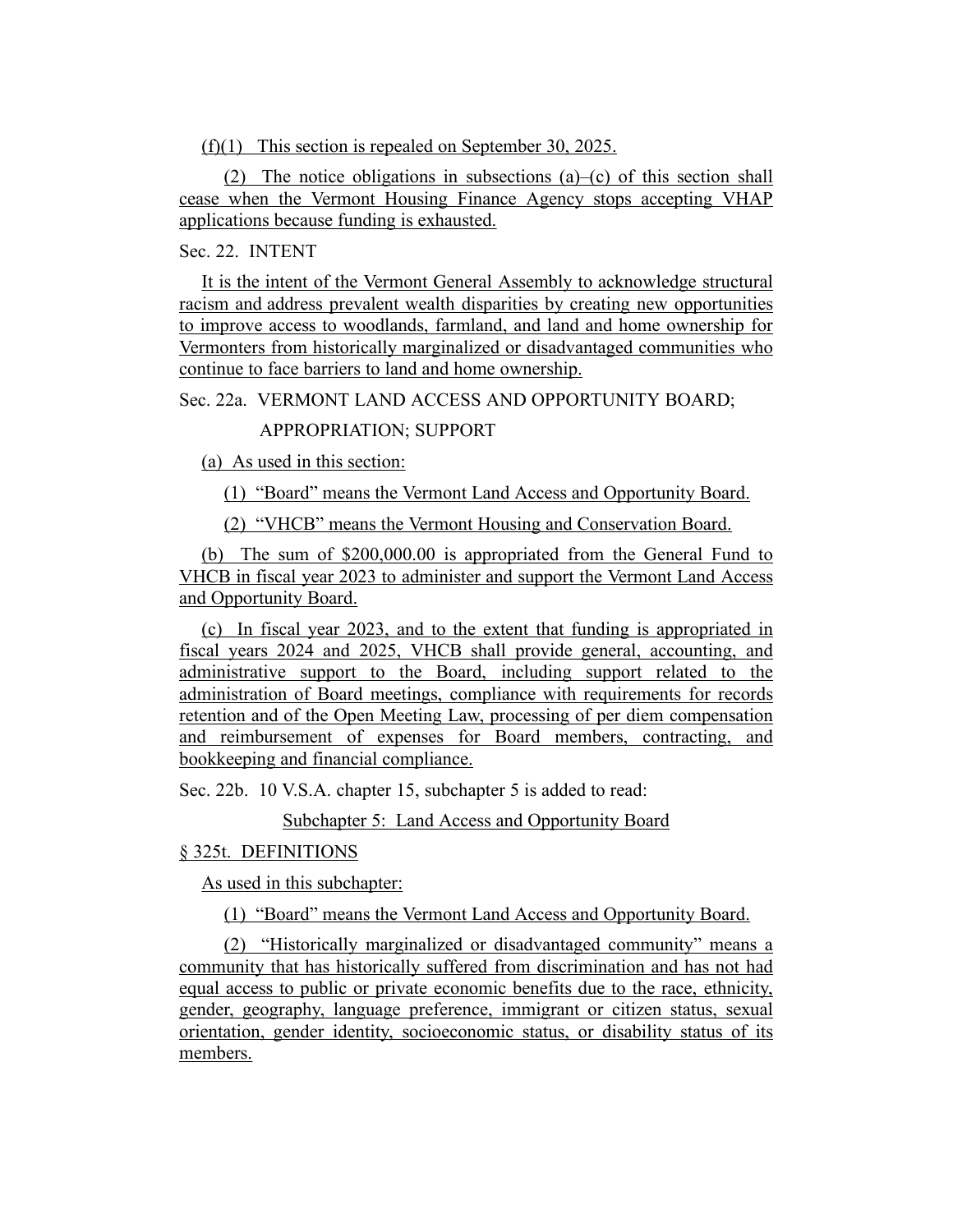(3) "LGBTQ" means an individual who identifies as lesbian, gay, bisexual, transgender, queer, or questioning.

(4) "VHCB" means the Vermont Housing and Conservation Board.

# § 325u. VERMONT LAND ACCESS AND OPPORTUNITY BOARD

(a) Creation. There is created the Vermont Land Access and Opportunity Board to promote improvements in access to woodlands, farmland, and land and home ownership for Vermonters from historically marginalized or disadvantaged communities who continue to face barriers to land and home ownership. The Board shall be attached to the Vermont Housing and Conservation Board for administrative purposes.

(b) Organization of Board. The Board shall be composed of:

(1) the Executive Director of Racial Equity or designee;

(2) one member of Indigenous heritage, appointed by the Vermont Commission on Native American Affairs;

(3) one member, appointed by the Vermont NAACP;

(4) one member, appointed by the Vermont Racial Justice Alliance;

(5) one member, appointed by Liberation Ecosystem;

(6) one member, appointed by the Vermont Every Town project;

(7) one member, appointed by the National Association of Social Workers, Vermont Chapter, who shall be a social worker with expertise in antiracism;

(8) one member, appointed by the Pride Center of Vermont, who shall be LGBTQ;

(9) one member, appointed by the U.S. Committee for Refugees and Immigrants Vermont, who shall be a member of a refugee or immigrant community or shall have experience representing refugee or immigrant communities, or both;

(10) one member, appointed by the Vermont Developmental Disabilities Council; and

(11) one member, appointed by Vermont Psychiatric Survivors.

(c) Member terms; priority.

(1) A member of the Board shall serve a term of three years and until their successor has been appointed.

(2) In the event of a vacancy occurring during a member's term, the vacancy shall be filled for the balance of the unexpired term in the same manner as the original appointment.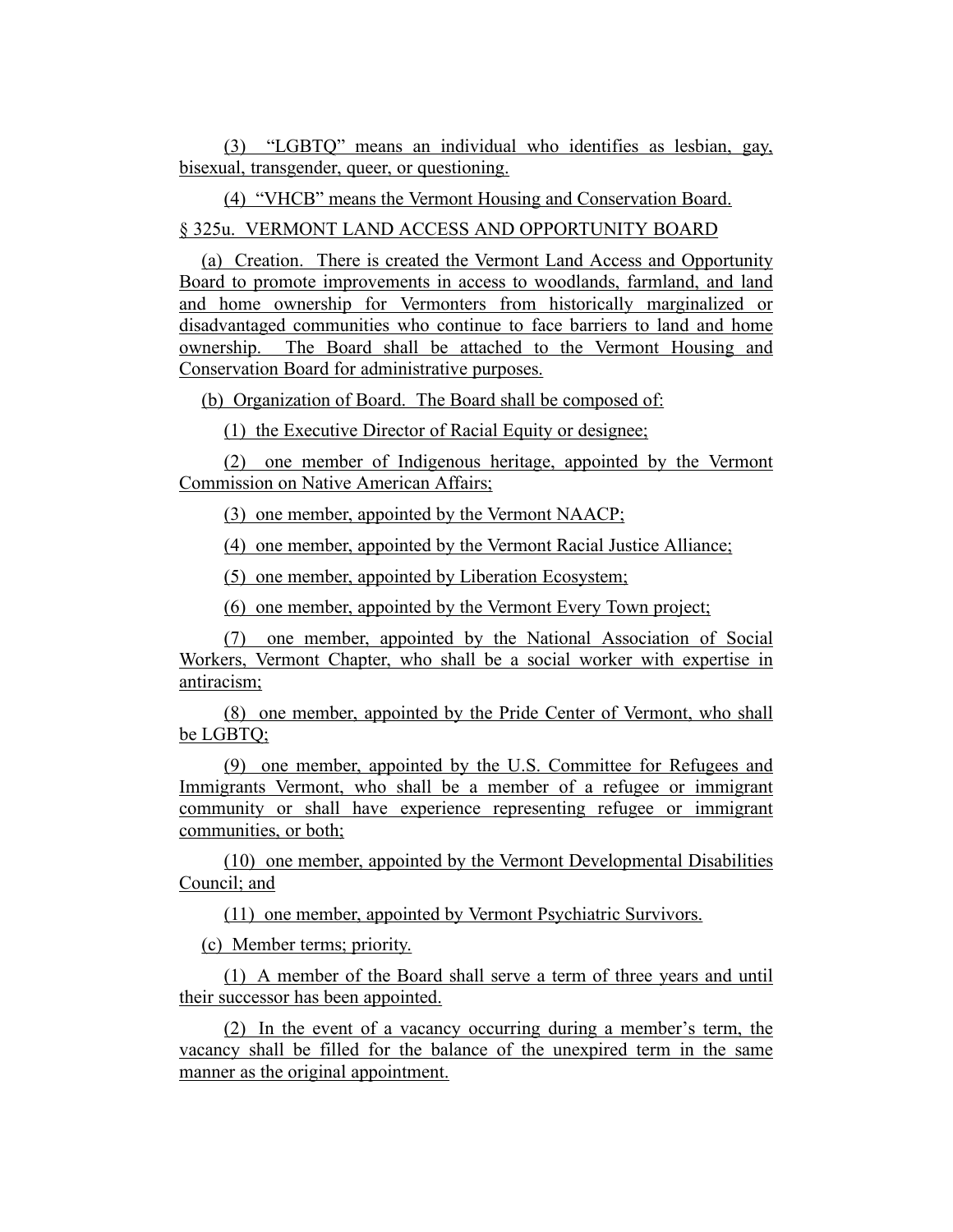(3)(A) When selecting members of the Board, appointing authorities shall give priority to, and shall seek to appoint, Vermonters who satisfy one or more of the following:

(i) are a member of a historically marginalized or disadvantaged community;

(ii) represent the interests of Vermonters from historically marginalized or disadvantaged communities; or

(iii) have expertise regarding access to housing, land, agriculture, or credit.

(4) A member may serve not more than two full terms. A member who is appointed to fill a vacancy occurring during a term may serve two full terms in addition to the unexpired portion of the term during which the member is first appointed.

(d) Compensation. Board members shall be entitled to per diem compensation and reimbursement of expenses pursuant 32 V.S.A. § 1010 for meetings as deemed appropriate by the Board within the appropriation provided. These payments shall be made from monies appropriated to VHCB for the support and administration of the Board.

(e) Meetings. The Executive Director of Racial Equity or designee shall call the first meeting of the Board to occur on or before September 1, 2022.

(f) Powers and duties of the Board. The Board may do the following:

(1) Advise VHCB, the Vermont Housing Finance Agency, the Vermont Economic Development Authority, the Vermont Agricultural Credit Corporation, and other affordable housing and land access stakeholders regarding policy development and programs to promote racial, social, economic, and climate justice for Vermonters from historically marginalized or disadvantaged communities.

(2) Retain wealth, financial, and real estate advisors who are Vermonters from historically marginalized or disadvantaged communities and use the services of those advisors to provide education and guidance for Vermonters from historically marginalized or disadvantaged communities.

(3) Retain Vermonters from historically marginalized or disadvantaged communities with expertise in agriculture, agronomics, and natural resource and land management to provide regenerative natural resource services to Vermonters from historically marginalized or disadvantaged communities.

(4) Work with VHCB; the Agency of Agriculture, Food and Markets; the Departments of Financial Regulation and of Housing and Community Development; the Vermont Sustainable Jobs Fund; the Vermont Housing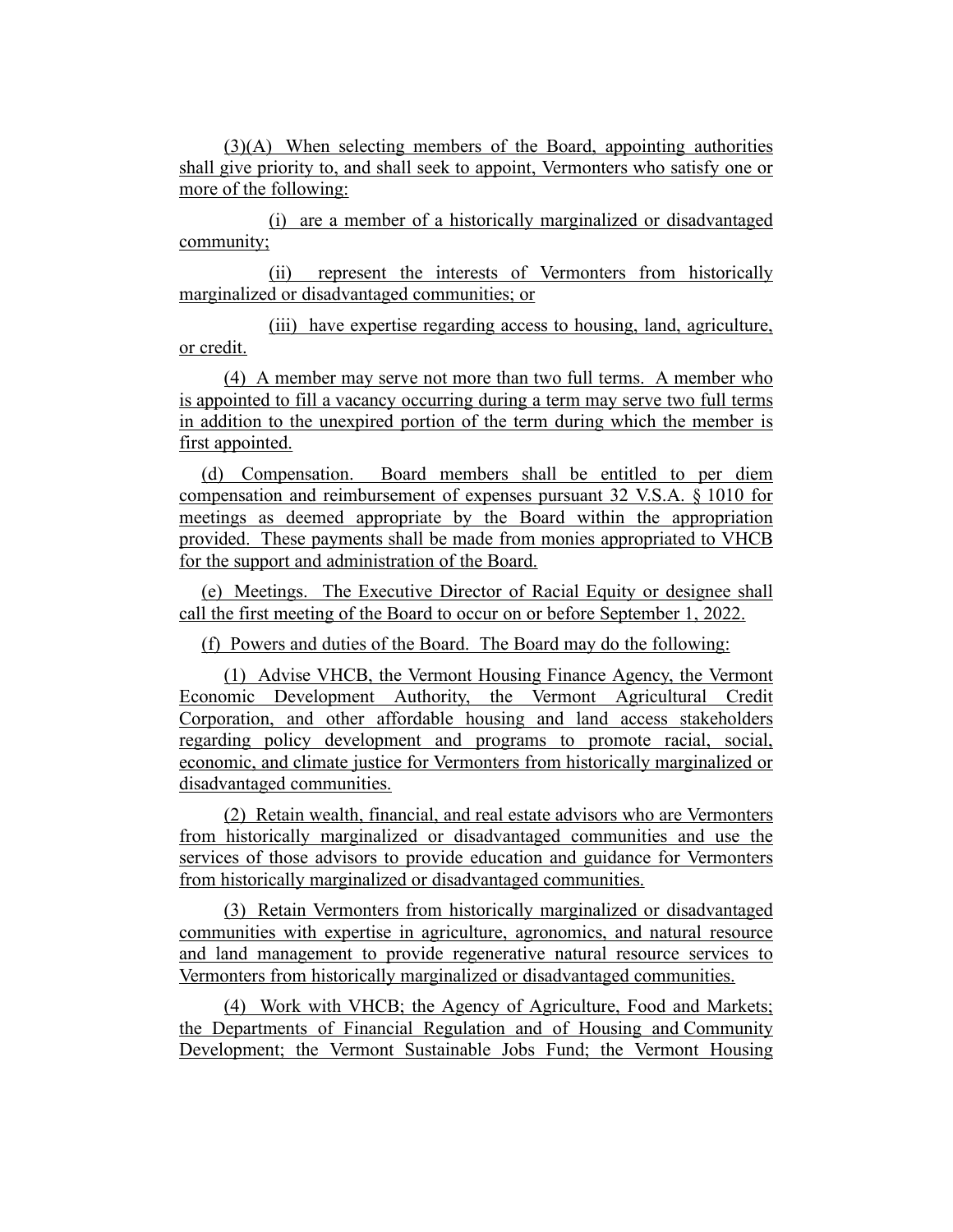Finance Agency; the Vermont State Housing Authority; the Vermont Economic Development Agency; and other State entities to:

(A) develop metrics relevant to historically marginalized or disadvantaged communities to understand disparities and track progress in addressing disparities and improving opportunities; and

(B) develop strategies and plans to more effectively reach out and provide access to resources that can overcome structural barriers to housing and land ownership, including an examination of:

(i) debt-to-income ratios;

(ii) impacts from redlining;

(iii) the impact of algorithmic systems of decision making, including the impact of credit scores and criminal background checks;

(iv) the impact of shared equity programs and homeownership programs on wealth disparity; and

(v) other practices that increase discrimination, disparities, and inequities in land access, property ownership, and wealth acquisition.

(5) Work with the Department of Taxes to recommend options and opportunities to provide advantageous tax treatment to properties owned by Vermonters who come from historically marginalized or disadvantaged communities.

(6)(A) Review, monitor, and recommend options and opportunities to redress State policies, procedures, practices, laws, and rules related to racial and social equity in property ownership for the benefit of Vermonters from historically marginalized or disadvantaged communities.

(B) Collaborate with VHCB and other affordable housing stakeholders to recommend programs and related rules to provide loans, grants, and financial assistance to individuals from historically marginalized or disadvantaged communities.

(7) Develop one or more programs with associated rules and procedures to distribute grants, to the extent funds are appropriated for the purpose, for:

(A) community-based groups and programs that will improve land and housing access, safety, and health for historically marginalized or disadvantaged communities; and

(B) individual and collective property and home ownership or housing improvements to support safe and sustainable residences for historically marginalized or disadvantaged communities.